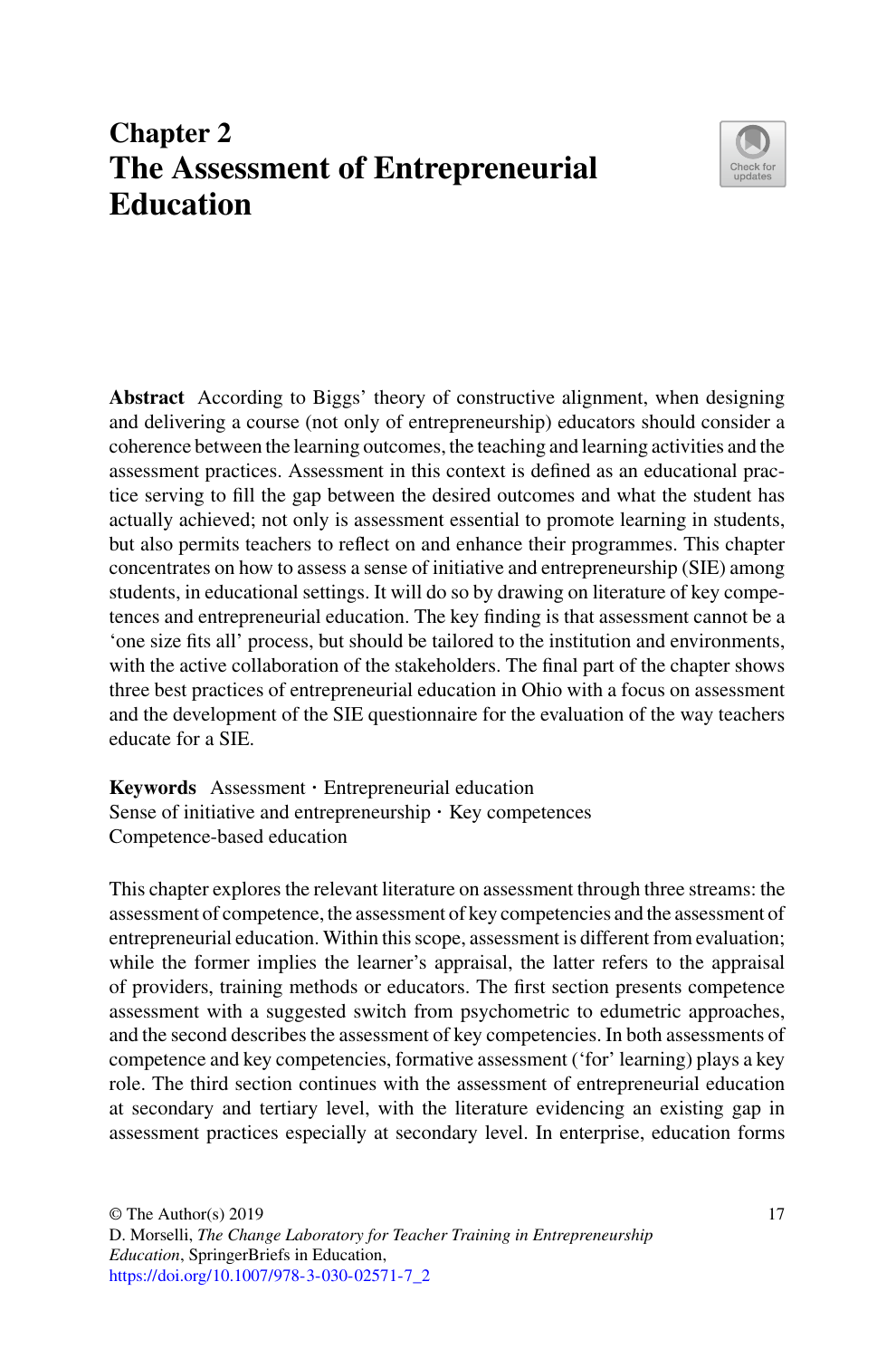of assessment 'as' learning should take place, with students choosing their own objectives and later rating the extent to which they have met them.

To this end, the chapter shows examples of entrepreneurial education and its evaluation. The fourth section describes three effective entrepreneurial education practices in Ohio, which testify to how the spirit of entrepreneurship can be integrated into a vibrant and rural context. The three examples deal with an introductory course in entrepreneurship, a course in social entrepreneurship, and a module in grant writing. These cases are examples of 'through' approaches to entrepreneurial education, with a focus on summative and formative assessment practices. Moreover, the three examples highlight the possibility for students to choose the ideas and values they want to pursue towards an 'as' learning approach and developing their autonomy. The fifth paragraph describes the development of the SIE questionnaire to evaluate the extent with which secondary teachers educate and act with a sense of initiative and entrepreneurship (SIE). By showing the strengths and weaknesses of the teachers, the SIE allows for the establishment of a baseline for the study shown in this book, thus paving the way for a formative intervention that would make the teachers more entrepreneurial.

Although there is much confusion concerning the terminology (Lackeus, [2015\)](#page-19-0), and it is sometimes difficult to set apart the different forms of education, this chapter tries to rely on the following definitions of entrepreneurship: (1) entrepreneurship education represents the functional view of entrepreneurship, that is venture creation, (2) enterprise education embeds a broad educational view of entrepreneurship, a proactive mindset to turn ideas into action useful in many contexts and in a lifelong learning perspective; (3) entrepreneurial education is the general unifying term for the other similar terms; (4) the key competence of initiative and entrepreneurship represents the outcome for enterprise education.

# **2.1 The Assessment in Competence-Based Education**

The fact that the curriculum and its assessment have a strong relationship causes both benefits and drawbacks (European Commission, [2012\)](#page-18-0). The disadvantages are that when only some of the subjects are assessed, the assessment restricts the focus of the school programme causing the omission of the subjects that are not assessed. Similarly, if only some aspects of a topic are assessed, the assessment alters the topic itself. When the teacher only assesses the knowledge related to a subject, the student learning of attitudes and skills is at best incidental. Since the link between knowledge, skills and attitudes is not linear nor uniform, the information concerning one component cannot be merely achieved by assessing another component as proxy (Pepper, [2011\)](#page-19-1). However, the close relation between the curriculum and its assessment also brings advantages. It informs about what is important to be learnt, not only what can be assessed with ease. Moreover, the assessment can result in more effort and time being spent on what is negotiated by students and teachers as important in the curriculum. Assessment can also support a switch from what is taught in a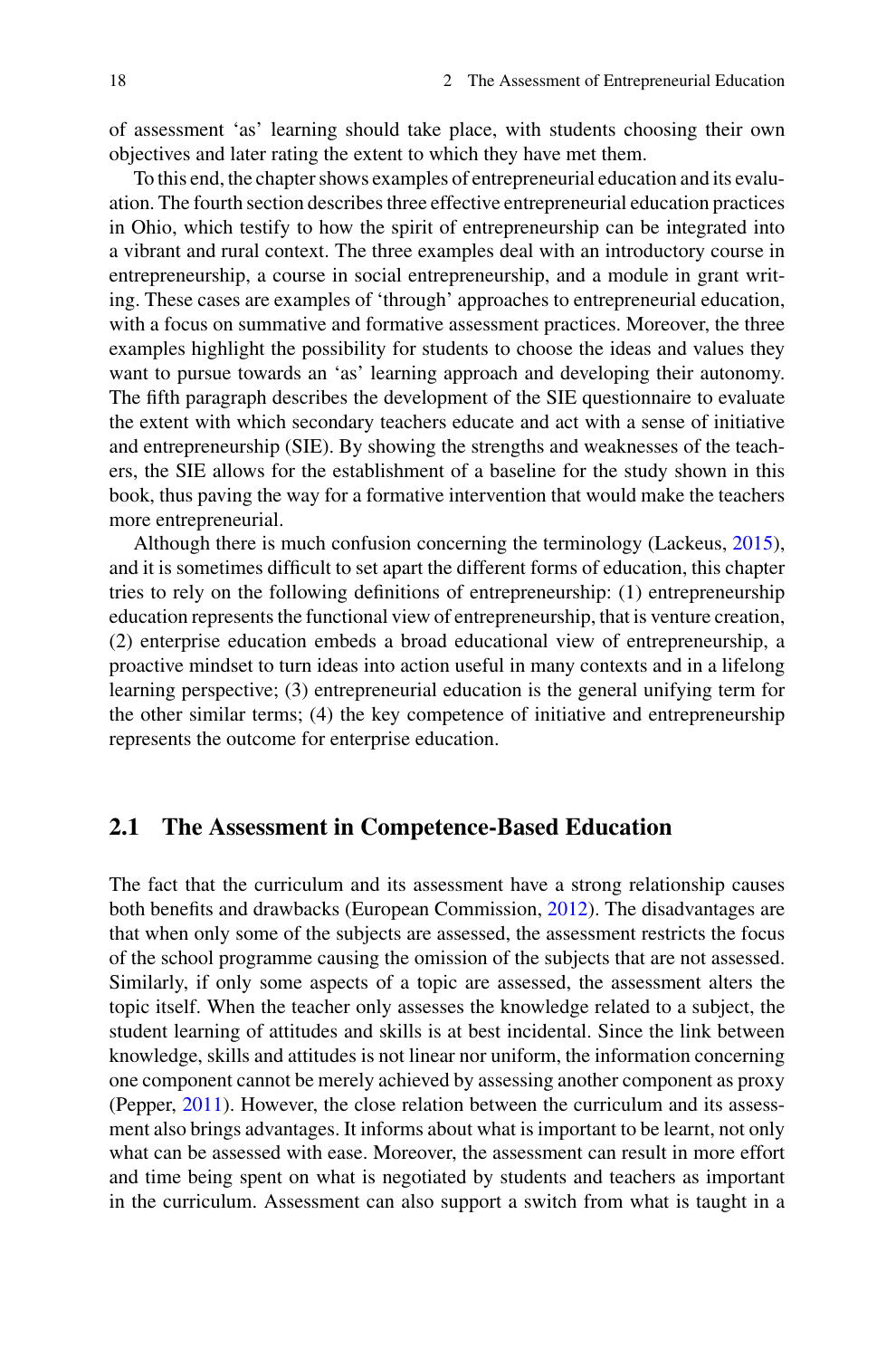topic to how it is taught; this change would imply a shift to the pedagogies being in line with a flexible approach to teaching and learning, which is essential to develop students' key competences.

Any assessment method distinguishes between the stimulus format and the response format. The former is the type of task given to the individual to be assessed; the latter is the way the response is collected. Research highlights that what is measured is more dependent on the stimulus format than the response format. Hence when designing an assessment, educators should pay more attention to the stimulus format (van der Vleuten, Sluijsmans, & Joosten-ten Brinke, [2017\)](#page-19-2). Another distinction made in education is between formative and summative assessment. During a period of instruction, formative assessment (also known as 'for' learning) uses the information obtained to encourage the student's learning (European Commission, [2012\)](#page-18-0) so that teachers and students know what learning is taking place. Formative assessment provides feedback essential for teaching, since the efficacy of teaching methods is related to the formative feedback they can provide. It is a meaningful teaching and learning activity that uses the recognition of error to correct it (Biggs & Tang, [2011\)](#page-18-1). Since it is closely related to learning, it promotes the development of the key competence of learning to learn (European Commission, [2012\)](#page-18-0). At the end of an instruction period, the summative assessment (also called 'of' learning) summarises the student's learning (European Commission, [2012\)](#page-18-0). The outcomes are utilised to grade students, the aim being to determine how well learners have acquired what they were expected to learn (Biggs  $\&$  Tang, [2011\)](#page-18-1). Summative assessment can be internal or external. Internal means that the assessment is used by the educational institution for internal purposes, for example to inform teachers, students and parents. External summative assessment refers to the use of assessment, for example in reviewing accountability, recruitment or certification (European Commission, [2012\)](#page-18-0). An assessment task can be used either formatively or summatively and both are needed; it is imperative, however, that the learner knows for which purpose it is being used (Biggs & Tang, [2011\)](#page-18-1).

The following are strategies and tools particularly effective for formative assessment (van der Vleuten et al., [2017\)](#page-19-2). Firstly, as students' self-directed learning is promoted by continuous reflection and feedback, effective feedback is the most powerful tool to turn an assessment into a formative assessment. Feedback is characterised by information given to the student to modify his or her thinking and behaviour with the aim to improve learning. Effective feedback involves two types of data: verification, a simple judgement whether the answer provided is right or wrong; and elaboration, a message providing useful data to lead the learner to the correct response. The consequence is that the teaching staff should be trained not just to be 'objective', but to give learners effective feedback. Second, self-assessment is another important assessment strategy: to become good learners in a lifelong learning perspective, students need to learn to keep up with the latest discoveries in the field and perform a variety of actions to promote their continuous improvement. The third instrument is peer-assessment defined as a process where groups of learners rate their peers. The fourth tool is rubrics with grids allowing teaching staff to have a coherence between levels of performance and criteria.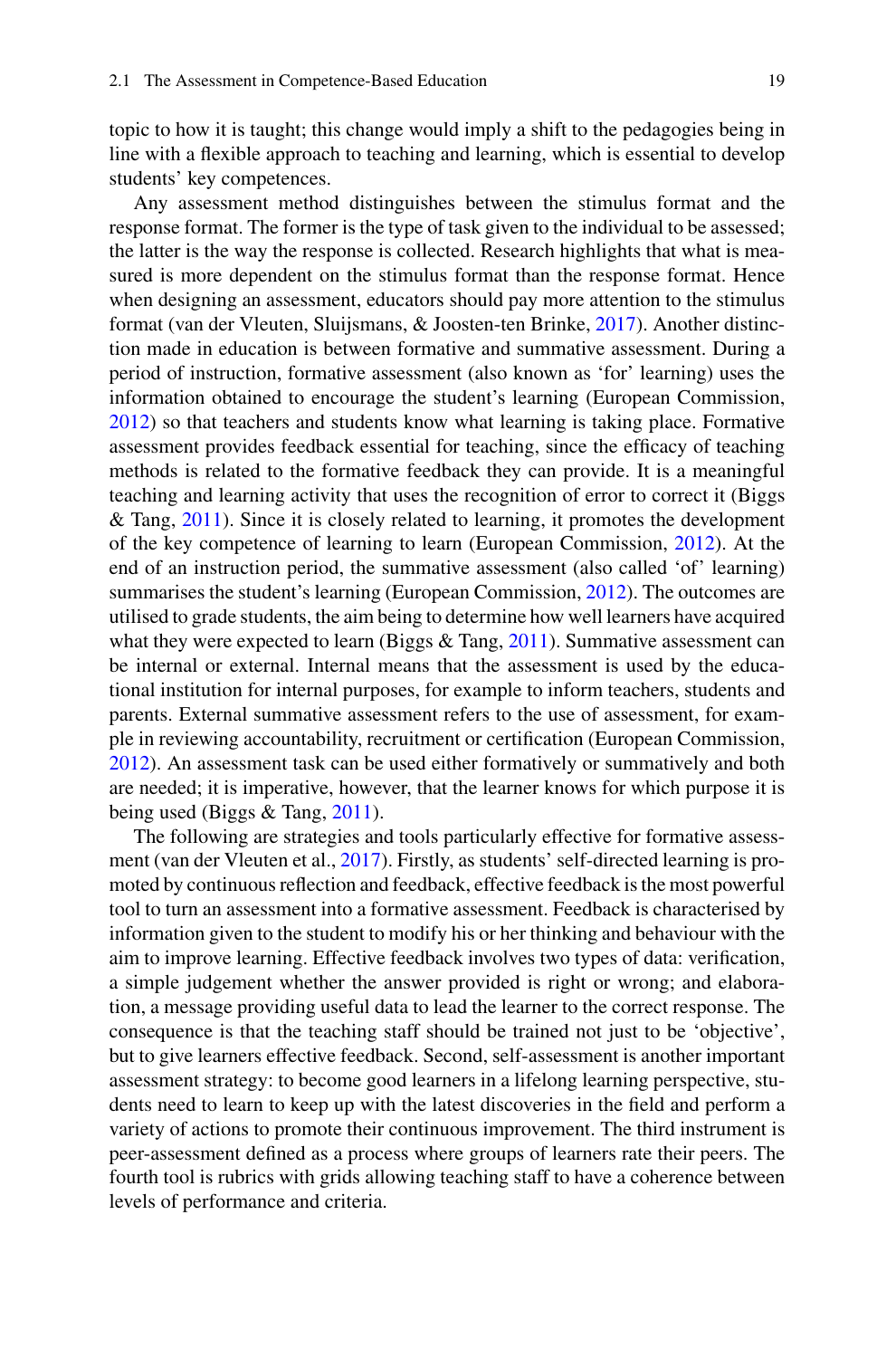Within a position paper, Birenbaum et al. [\(2006\)](#page-18-2) criticise the evaluation practices across Europe because they do not meet the demands posed by a knowledge society and economy. This document argued that assessment practices tend to concentrate on assessment 'of' learning instead of assessment 'for' learning. Summative assessment becomes unauthentic, uneconomical, inflexible, context independent, thus resulting in demotivation for teachers and students. By contrast, the assessment 'for' learning is flexible, embedded in the context, authentic, integrated into the curriculum and multidimensional. Since research has shown that there is no better impulse for learning than assessment, new methods are called for to assess how students develop their competence (Baartman, Bastiaens, Kirschner, & van der Vleuten, [2007\)](#page-18-3). It is therefore necessary to switch from a 'testing culture' to an 'assessment culture', meaning to move from a psychometric approach, to an 'edumetric' approach of assessment (Baartman et al., [2007\)](#page-18-3); the following paragraphs explain the differences between these approaches.

The testing culture is based on a behaviourist view of learning and instruction, with the learner being considered a passive receiver of knowledge, with the teacher being considered the source of knowledge. Assessment and instruction are separated up to the point that external experts design the assessment tools to be used by teachers. In a testing culture, summative assessment prevails and tends to favour the result over the process. Moreover, this form of assessment targets basic skills and is based on reproducing the contents of class lectures and books, thus resulting in the focus of pedagogy and student learning switching to 'teaching to the test'. The most common testing instrument is the choice-response format (matching items, true and false, multiple choices) administered with paper and pencil tasks. The test is taken in class with time limits, and without the help of tools or materials. Concerning the quality evaluation, the testing culture leans on psychometric models of interpretation, scoring and development of tests. It is often used during high-stakes tests, and it is led by the need of fairness and objectivity in testing. It calls for high standardisation levels with the aim of searching for stable personal traits.

By way of contrast, the assessment culture was born from the growing critiques made on the traditional testing methods, given the unauthentic nature of tests and a loss of trust in them as valid tools to quantify learning. Constructivist learning theories ground this culture, with the learning process considered actively constructed by the individual. The learner cooperates with the teacher and the other students and shares responsibility for the learning process with reflection and self-evaluation practices. The assessment criteria are developed—and shared with—the help of students. An assessment culture also calls for varied assessment forms which are often not as standardised as in the testing culture. Assessment is both formative and summative; the process, not only the product, is assessed. The goal that is cultivated by this culture is the development of competence in both teacher and student. Rather than a stable trait, competence is expected to develop in the learner over time.

A competence assessment programme combines element of both testing and assessment cultures. Baartman et al. [\(2007\)](#page-18-3) suggest thinking of assessment as programmes; since competence is a multifaceted whole of knowledge, skills and attitudes, a variety of methods are necessary to grasp its essence. The combination of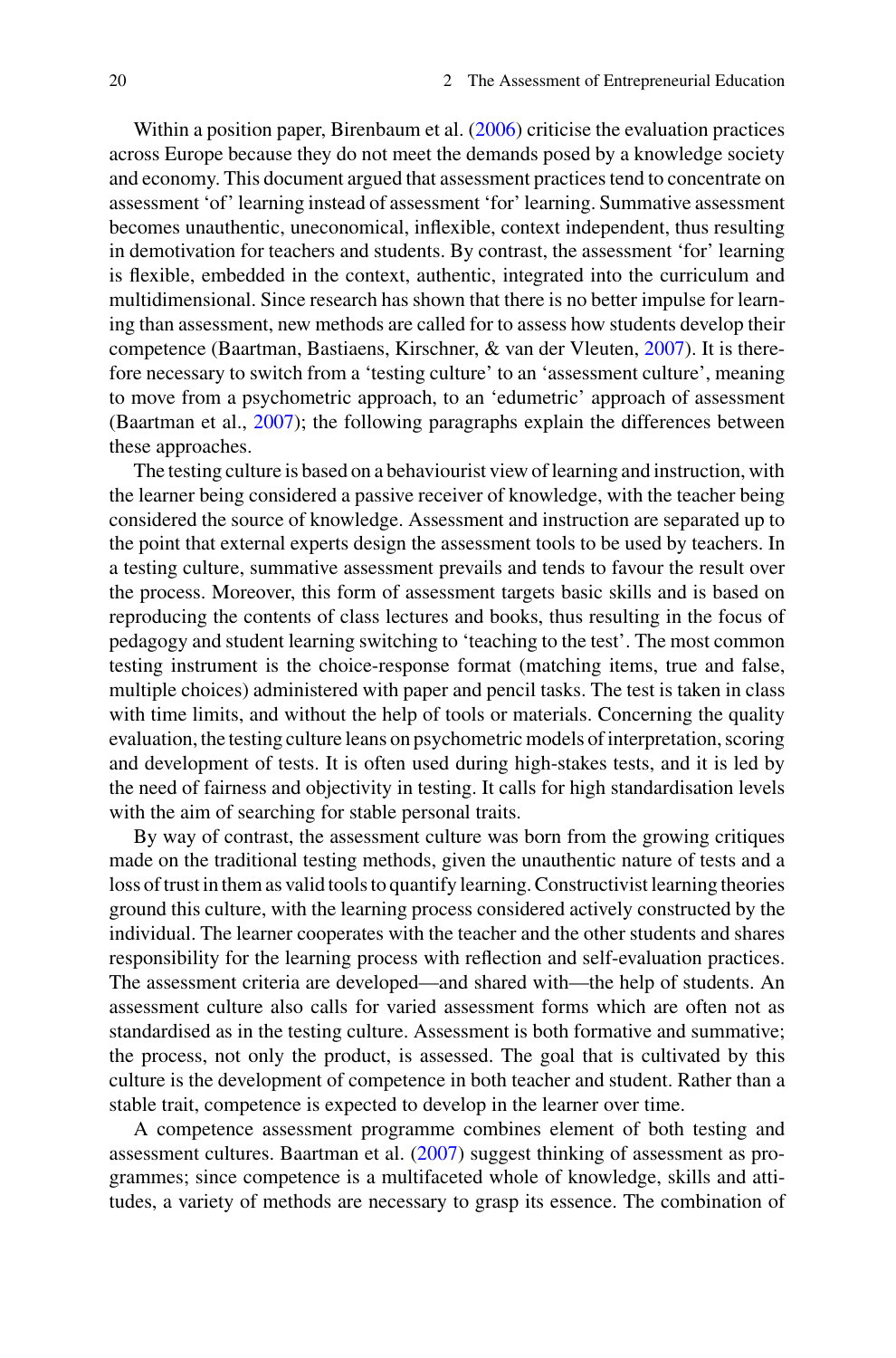methods that are used comprises a balance of formative and summative forms; the assessment methods vary and are functional to the goals of the educational programme. In competence-based education, assessment is criterion-referenced rather than norm-referenced (Biggs & Tang, [2011\)](#page-18-1). While in norm-referenced assessment the goal is comparing learners to each other, in criterion-referenced assessment the aim is deciding if the student is competent or not. Assessing competence always involves the judgement by an expert. The reliability of judgment is often dealt with in terms of consensus among experts (van der Vleuten et al., [2017\)](#page-19-2). Moreover, a consistent finding in research is that regardless of which method is used to measure competence, the results are context bound. The consequence of this finding is that diverse contexts should be sampled to make a proper inference or judgement. Hence, to be reliable an assessment should involve all stakeholders, with a pool of assessors and observations from diverse contexts.

Basing on the detailed literature review, Baartman et al. [\(2007\)](#page-18-3) found ten criteria for competence assessment programmes:

- 1. Authenticity: a competence assessment programme should mirror the competences needed in future working life.
- 2. Cognitive complexity: a competence assessment programme should comprise high cognitive skills.
- 3. Fairness: all the learners should have the chance to display their capacity and increase their potential.
- 4. Meaningfulness: a competence assessment programmes should be significant for both students and teachers.
- 5. Directness: assessors should be able to directly interpret the results of the assessment.
- 6. Transparency: a competence assessment programme should be intelligible to all learners.
- 7. Education consequences: the extent with which an assessment affects instruction and learning.
- 8. Reproducibility of decisions: the decision made on the student is performed by means of multiple assessments, with a variety of assessors on diverse occasions.
- 9. Comparability: a competence assessment programme should be the same for all participants, and the scoring should be consistent.
- 10. Cost and efficiency: the participants should find the assessment task feasible, and the investment in resources and time should be justified by the benefits for example in teaching and learning.

# **2.2 The Assessment of Key Competences**

One of the educational issues around Europe is how to measure the attainment of key competencies. Evidence shows that what is effectively assessed in the curriculum is taken seriously and clarified by both learners and teachers (Halász & Michel,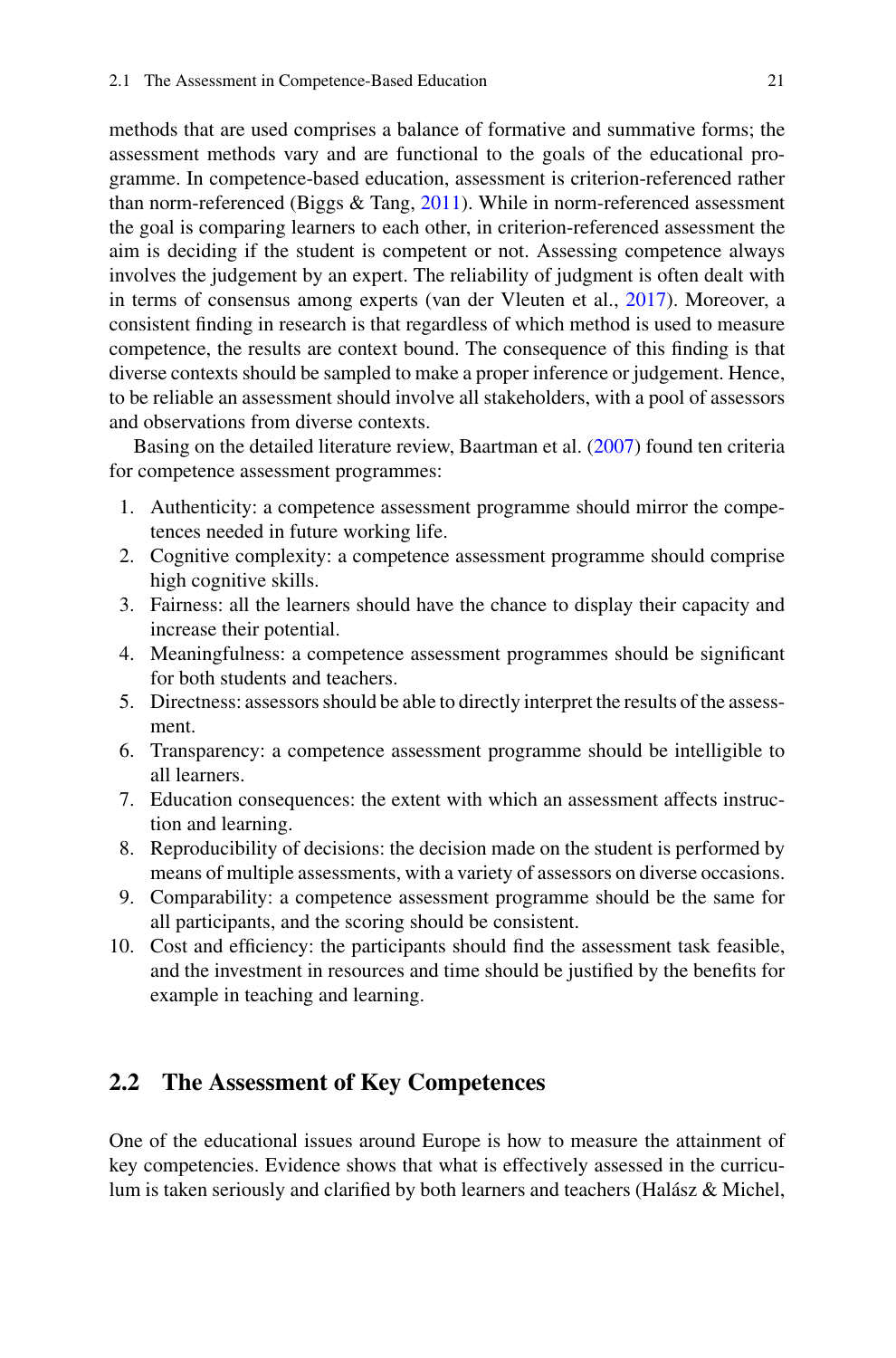[2011\)](#page-18-4). The challenge of assessing key competencies across the curriculum is confined to primary and secondary education, which are central to the European Reference Framework. The experience shows that the cross-curricular or transversal ethos of key competencies is not always perceived by educators, who tend to consider the first block of key competences as subject specific and neglect the second block (Pepper, [2011\)](#page-19-1). The first four key competences are developed and assessed within their specific subjects, such as mother tongue, foreign languages, maths and science, and IT, while they are learned across a variety of contexts. By way of contrast, despite their relevance, the last four key competencies—that is learning to learn, social and civic competencies, SIE, cultural awareness and expression—are not generally associated within specific subjects. Consequently, they are rarely explicitly addressed.

When assessing key competences, there are two main challenges (Pepper, [2011\)](#page-19-1). The first challenge is defining and 'unpacking' the learning outcomes, thus providing the basis for the assessment. Not only knowledge and skills, but also attitudes should be taken into consideration. Other factors to be considered are the application of key competences in diverse and authentic situations, and the thresholds at which specific competence levels are considered attained. The challenge is to provide enough details about the key competence that is going to be assessed without reducing the assessment to a series of procedural tasks or losing the cohesion of the key competence. Otherwise, the learners are at risk of not fully understanding the holistic dimension of the assessment. When learning outcomes are overly detailed the holistic nature is lost in favour of micro-tasks, and the assessment and the teaching and learning activities are expressed by pedantic long checklists of behaviours and actions (European Commission, [2012\)](#page-18-0). Another issue to be considered is the aim of the assessment which should be negotiated among the various stakeholders. The second challenge is broadening the methodologies to gather information on the application of competences in diverse settings (Pepper, [2011\)](#page-19-1). Such an assessment, not only able to access data on a wide range of aims and situations, but also capable of enhancing and reporting on their development, should be called 'assessment'.

Gordon et al. [\(2009\)](#page-18-5) identified four assessment models of key competences across Europe: (1) cross-curricular subject, with key competences assessed explicitly; (2) cross-curricular subject assessed implicitly; (3) assessment of subject-specific competences; and (4) assessment of knowledge rather than competence. Model 1 and 2 place the most emphasis on cross-curricular competences encouraging holistic learning. Model 1 is used by countries like Belgium, France and Spain that established a set of transversal competences in the school curricula and developed the relative assessment. While the curriculum is still structured by areas or subjects, contexts are arranged within subjects and areas to enhance the key competences in a cross-curricular fashion. The assessment still concerns subjects and areas, but each transversal competence is explicitly assessed within the given subject or area. Model 2 features countries such as Denmark or Sweden which concentrate on enhancing knowledge, skills and sometimes attitudes in each area or subject across the school programme. These countries establish transversal constructs like skills, themes, objectives, and goals which are not an explicit target for assessment, yet are assessed by means of assessment based on the subject or area. In Model 3, countries such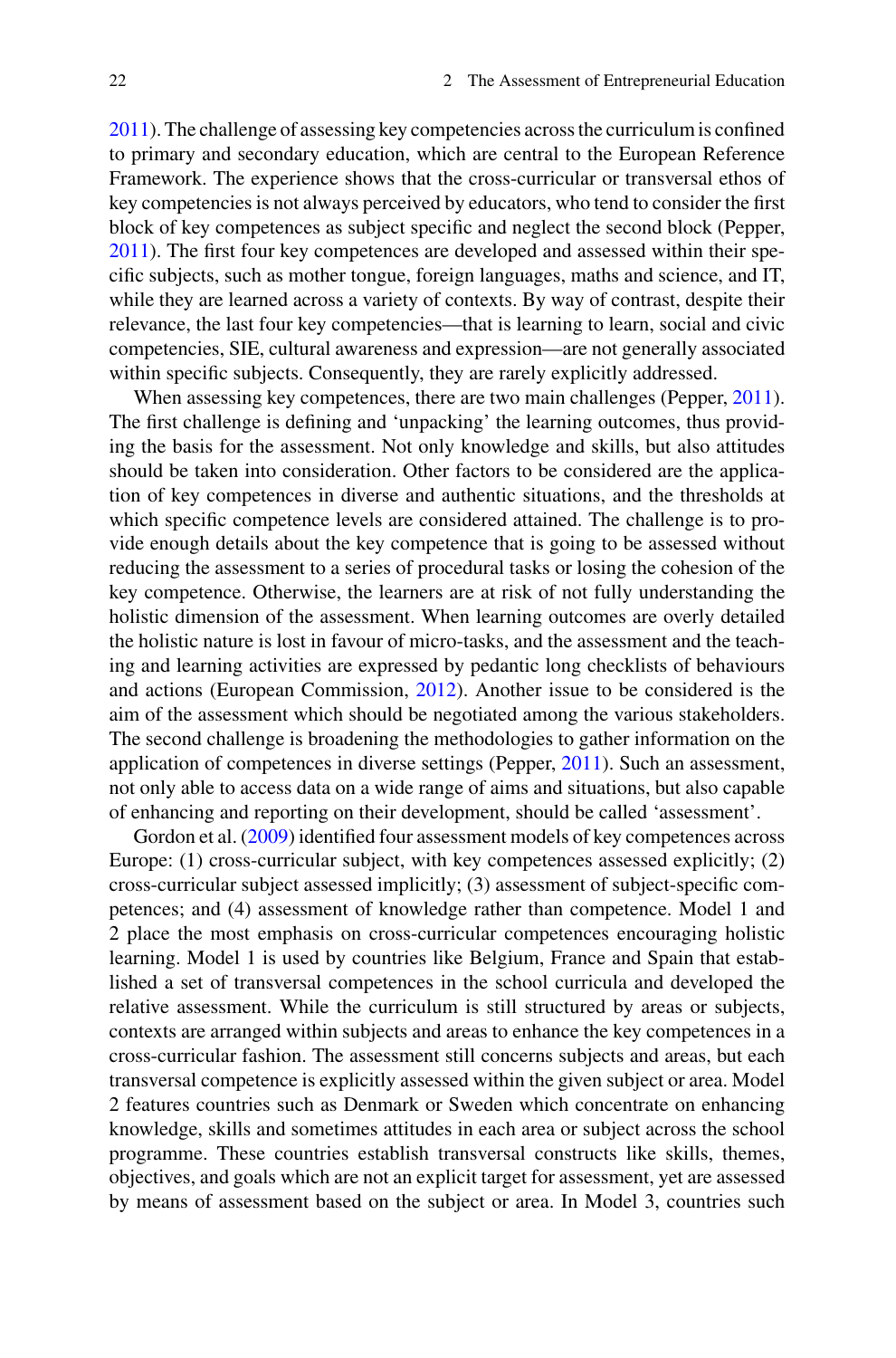as Germany, Austria and Poland use a competence-based approach to deliver and assess the areas or subjects. However, rather than on transversal key competences, the focus of assessment, teaching and learning is on the competences pertaining to the subject or the area. Model 4 concerns countries such as Portugal and Greece, where the policy intention to reform the education system has been hindered by implementation issues, and knowledge rather than competence is still delivered and assessed. Table [2.1](#page-6-0) reports the definitions of key terms: assessment, certification and validation.

The literature on validity can help the assessment of key competence as it provides an overarching criterion for the evaluation of the assessment (European Commission, [2012\)](#page-18-0). An assessment validation starts with an unequivocal statement of the proposed answers and interpretation of the assessment results. With key competencies, the proposed interpretation can be the degree with which the learner has acquired the competences that "all individuals need for personal fulfilment and development, active citizenship, social inclusion and employment" (European Commission, [2007,](#page-18-6) p. 3). The broad idea of validity also embeds other criteria such as reliability, comparability, utility and equity (European Commission, [2012\)](#page-18-0). Another aspect of validity is the purpose of assessment, which is either formative or summative. A test can be rendered more reliable by reducing its types of questions and formats of response, thus making it unequivocal for learners to answer and for assessors to interpret. By assessing a reduced quantity of behaviour and actions, a summative assessment strengthens reliability; while by assessing a wider range of performances in different contexts, the formative assessment strengthens the overall validity. Moreover, a vast array of methods as well as source and types of information are necessary to help students develop and display their key competences (European Commission, [2012\)](#page-18-0). Although the recommendations above argue in favour of a constructivist approach over a transmissive approach for teaching, the constructivist approach is more resource-intensive especially for teachers and researchers; teachers need time to discuss, reflect and plan. However, a constructivist approach is more in line with student-centred approaches for the development of key competences (Morselli, [2018\)](#page-19-3).

**Table 2.1** Definitions of key terms: assessment, certification and validation

<span id="page-6-0"></span>**Assessment of learning outcomes**: the process of appraising knowledge, know-how, skills and/or competences of an individual against predefined criteria (learning expectations, measurement of learning outcomes). Assessment is typically followed by certification

**Certification of learning outcomes**: process of issuing a certificate, diploma or title formally of learning outcomes attesting that a set of learning outcomes (knowledge, know-how, skills and/or competences) acquired by an individual have been assessed by a competent body against a predefined standard

**Validation of learning outcomes**: confirmation by a competent body that learning outcomes (knowledge, skills and/or competences) acquired by an individual in a formal, non-formal or informal setting have been assessed against predefined criteria and are compliant with the requirements of a validation standard. Validation typically leads to certification

*Source* European Commission, Cedefop, and ICF International, [\(2014,](#page-18-7) pp. 28, 43, 288)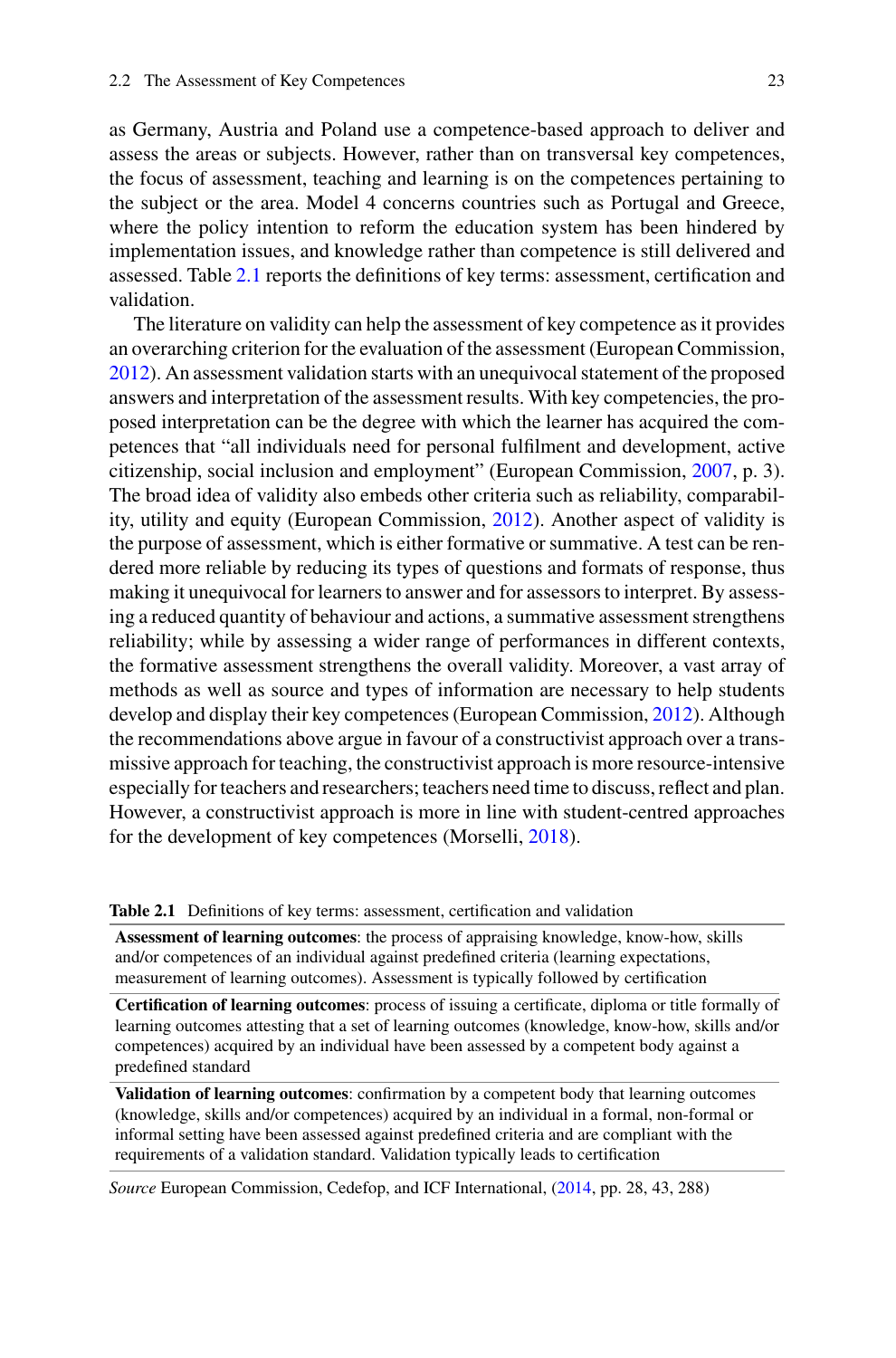Portfolios are an elective tool for the assessment of key competences in a vast array of domains (European Commission, [2012\)](#page-18-0). Teachers should encourage students to gather the relevant evidence on the development of their key competencies across the curriculum. The assessment of portfolios should be performed basing on three elements: the purpose of assessment; the guidelines for the items to be selected; the assessment criteria of the content. Also for Pepper [\(2011\)](#page-19-1), portfolios are a convenient tool for both formative and summative assessment and should represent a logical collection of the meaningful items produced by the learner. E-portfolios can be convenient to collect evidence on digital competencies; information can be gathered with videos, audios, pictures and texts. The use of ICT for assessment could speed up assessment with targeted and timely feedback, tracking of the advancement, and interactive learning with a simulation of authentic contexts.

# **2.3 The Assessment of Entrepreneurial Education**

In the literature, there is a considerable gap concerning the assessment of entrepreneurial education (Pittaway & Edwards,  $2012$ ). This section reviews the few studies on the assessment of entrepreneurial education in secondary and tertiary education with a special focus on the UK, the country that produces most of the literature on entrepreneurship and enterprise education (Blenker, Trolle Elmholdt, Hedeboe Frederiksen, Korsgaard, & Wagner, [2014\)](#page-18-8). Apart from the UK NFER guidelines described below, this paucity is even greater for secondary institutions, given the lack of support from the agencies that are responsible secondary education in UK, and the additional problem of how to assess entrepreneurial pedagogies (Draycott, Rae, & Vause, [2011\)](#page-18-9).

Connected to assessment there is the issue of impact, which is defined as changes detected as a direct consequence of an educational activity at different levels. A review from the European Commission [\(2015\)](#page-18-10) shows that entrepreneurial education is effective, and similar to any type of education, it has an impact that can be detected on diverse levels: the learner, the institution, the wider economy and society. In the literature review, Mwasalwiba [\(2010\)](#page-19-5) focuses on studies that measure the impact on learners as a consequence of attending tertiary courses in entrepreneurship education. He finds that because of the selection of success indicators, the outcomes tend to be biased to favour the learning outcomes on entrepreneurship. New venture creation is the most important indicator of success, followed by the students' academic standards and changes in their perception: interest, attitudes, self-confidence, selfefficacy and skills towards entrepreneurship. However, if examined closely, most questions on attitudes concern the students' intention to open their own business, the major rationale of which is to make profit.

Pittaway and Edwards [\(2012\)](#page-19-4) provide a review of assessment practices in entrepreneurial education at tertiary level. Although the programmes that are surveyed concern the making of profits rather than wider educational entrepreneurship, the methodology they apply helps shed light on the assessment practices especially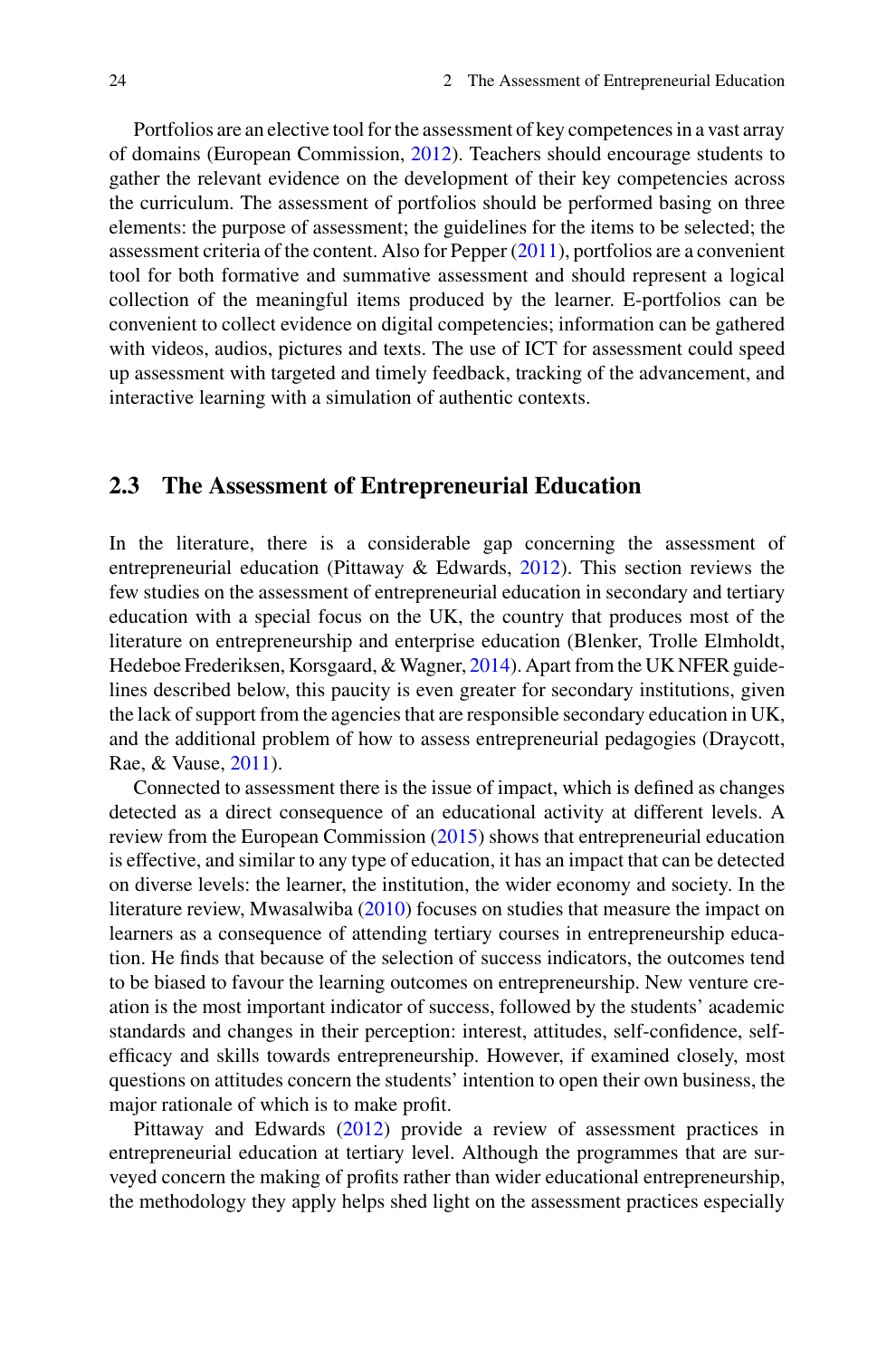in the USA and in UK. The authors' review includes roughly 120 programmes, of which three quarters are delivered in the USA, and only one fourth in UK. To understand assessment practice, researchers should have in mind the different forms that entrepreneurial education can take, since various forms have diverse learning outcomes and call for different assessment methods (Pittaway & Cope, [2007\)](#page-19-6). Entrepreneurial programmes can be classified into four approaches (Gibb, [2002;](#page-18-11) Lackeus, [2015;](#page-19-0) Pittaway & Edwards, [2012\)](#page-19-4): 'about', 'for', 'through' and 'embedded'. 'About' approaches are theoretical and guided by content, the aim being to present a general understanding of entrepreneurship. 'For' approaches are oriented to occupation and seek to provide budding entrepreneurs with the required skills and knowledge. 'Through' approaches are often experiential, the aim going through a real entrepreneurial learning process in 'safe' conditions. While 'for' and 'about' approaches are convenient for a subset of secondary and tertiary students whose intention is to become entrepreneurs, 'through' approaches are useful to all students at any educational level (Lackeus, [2015\)](#page-19-0). In 'embedded' approaches, entrepreneurship is delivered within other non-business subjects, the rationale being to endow learners with entrepreneurial experience and awareness relevant for their field of study (Pittaway & Edwards, [2012\)](#page-19-4).

The overwhelming majority of courses which Pittaway and Edwards [\(2012\)](#page-19-4) inspect make use of 'about' forms, while only one-tenth utilised 'through' forms, and only 3% 'embedded forms'. A major implication of this finding is that most of the courses under review do not prepare the students for entrepreneurial activities. Instead, their aim is to provide knowledge and giving an understanding of entrepreneurship. In 60% of the cases, 'about' forms of entrepreneurship training are underpinned by learning outcomes such as knowledge and understanding. 'For' forms are equally divided into attainment of understanding and knowledge, as well as the development of skills and competences. 'Through' approaches concentrate on relationships, empathy and competences. The majority of assessment methods are business plans and reports, with presentations and in-class assessments being the second most common. The traditional methods by contrast—such as tests, exams and essays—are being used far less frequently. Apart from teachers, the stakeholders seldom have a voice in what the assessment is going to be about, and objective assessment methods prevail with the use of summative assessment methods.

Draycott and Rae [\(2011\)](#page-18-12) analyse 10 different frameworks for enterprise education. Although these frameworks have in common that they all focus on the delivery of soft skills and on raising the awareness of what enterprise means in secondary education, they differ substantially and cause confusion among educators. Draycott and Rae also note that competence frameworks exemplify a corporate-bureaucratic attitude aiming at standardizing, prescribing and controlling what is learned and taught, and this standardizing attitude may thwart the flexibility, spontaneity and creativity that should characterise an entrepreneurial experience. Komarkova, Gagliardi, Conrads and Collado [\(2015\)](#page-19-7) suggest that a variety of assessment methods is likely to be the appropriate approach in entrepreneurial education, including formative and summative methods, as well as self-assessment and project work. The assessment of innovation and creativity could be carried out via tasks asking learners to spot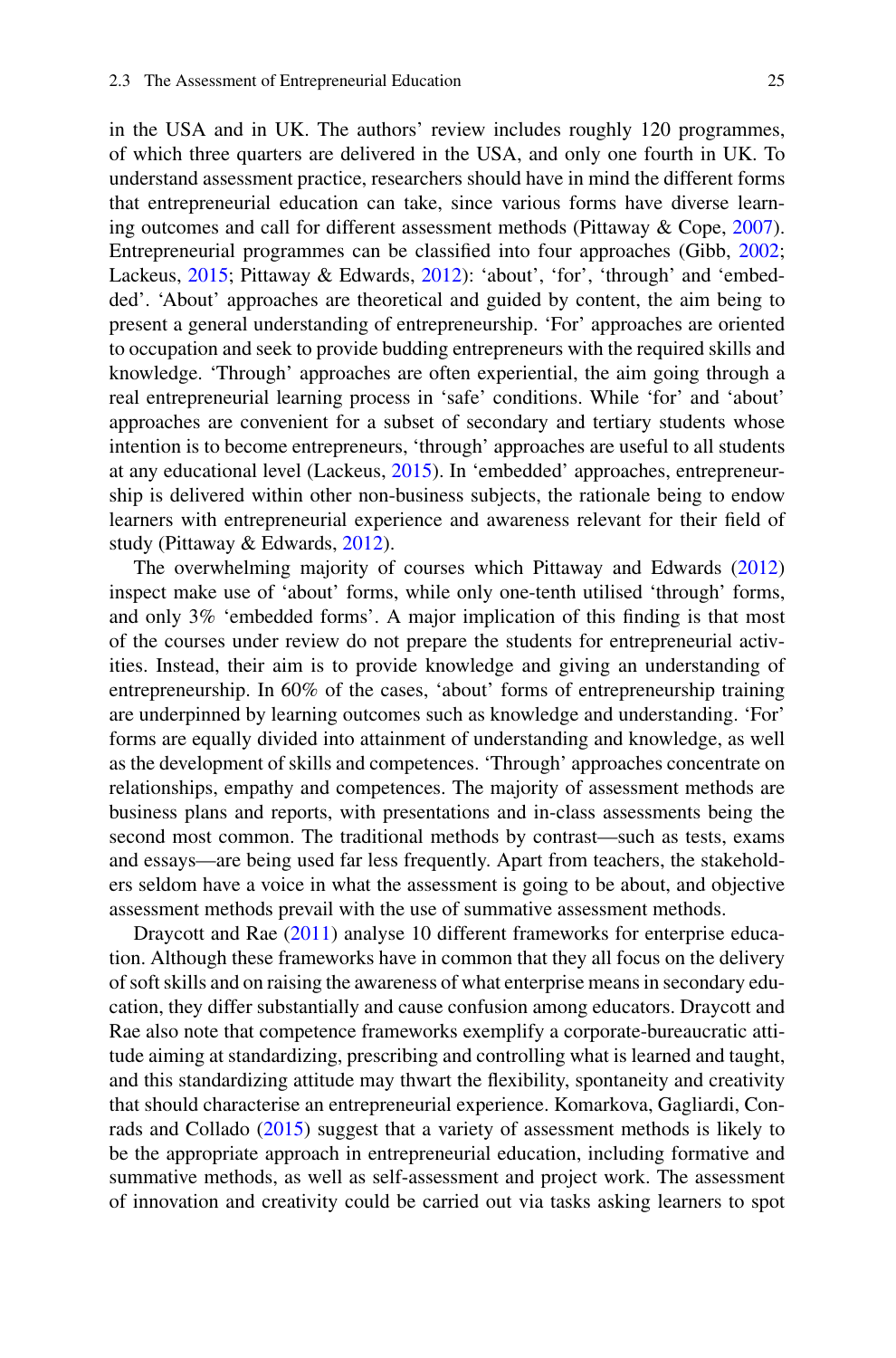opportunities and challenging norms, and by being adaptable and flexible in situations entailing risks and ambiguity (QAA, [2012\)](#page-19-8). Moreover, constructively aligned curricula should make use of the SOLO taxonomy, thus allowing for unintended learning outcomes entailing creativity (Biggs & Tang, [2011\)](#page-18-1). Assessment of enterprise education has been sometimes performed through written business plans (QAA, [2012\)](#page-19-8); while this form of assignment can be valuable, it is improbable that this tool can detect the whole range of entrepreneurial behaviours (Jones & Penaluna, [2013\)](#page-18-13).

Draycott et al. [\(2011\)](#page-18-9) suggest considering the following aspects when assessing enterprise education in schools: (1) what to assess, (2) where the learning comes from and (3) what are the available assessment forms. Concerning what to assess (1), it is challenging to assess learning outcomes because they are either too general or too specific. An alternative approach could be that the students decided the outcomes with guidance from the teaching staff. This radical approach called assessment 'as' learning is explained below. The source of learning (2) should also be considered: since entrepreneurial skills are transversal, they can be learnt in diverse contexts inside and outside the school. Such variety leads to the use of self-assessment tools which raises concerns on validity and reliability when used alone. Regarding the possible assessment forms (3), which can be 'of', 'for' or even 'as' learning. While 'of' and 'for' forms are the summative and formative assessment forms explained above in this chapter, the 'as' learning form is the most radical form of assessment and is probably the most characteristic of an entrepreneurial pedagogy. In this context, students take the lead of their learning and assessment processes; they are responsible for setting their own objectives, monitoring their progress and reflect on their performance. In line with 'as' assessment forms of learning, some authors (Jones, Matlay, Penaluna, & Penaluna, [2014;](#page-18-14) Penaluna & Penaluna, [2015\)](#page-19-9) have suggested a progression model for assessment: from pedagogy, which is teacher-centred, to student-centred andragogy, where there is a certain degree of self-determination on the part of the learner, to student-led heutagogy, where the student is considered to be a self-determined, motivated and autonomous learner who seeks guidance and negotiates access to learning resources.

Returning to Draycott et al. [\(2011\)](#page-18-9), there are five principles to be followed for the assessment of enterprise education:

- The underlying pedagogy should be flexible, thus enabling learners to choose the targets he or she wants to achieve.
- The learning outcomes should be meaningful and relevant for the learners.
- It should be possible to trace the assessment and consider what was acquired both within and outside the curriculum.
- Students should understand the rationale behind the assessment.
- A mix 'of', 'for' and 'as' assessment forms should be considered.

Moreover, the only guide on how to assess the outcomes for enterprise education specific for secondary schools has been produced by the UK National Foundation for Educational Research (Spielhofer & Lynch, [2008\)](#page-19-10). The focus is on the students, but the entire institution is involved to define the assessment process and the learning outcomes. It is important to note that this process takes time to develop, and a school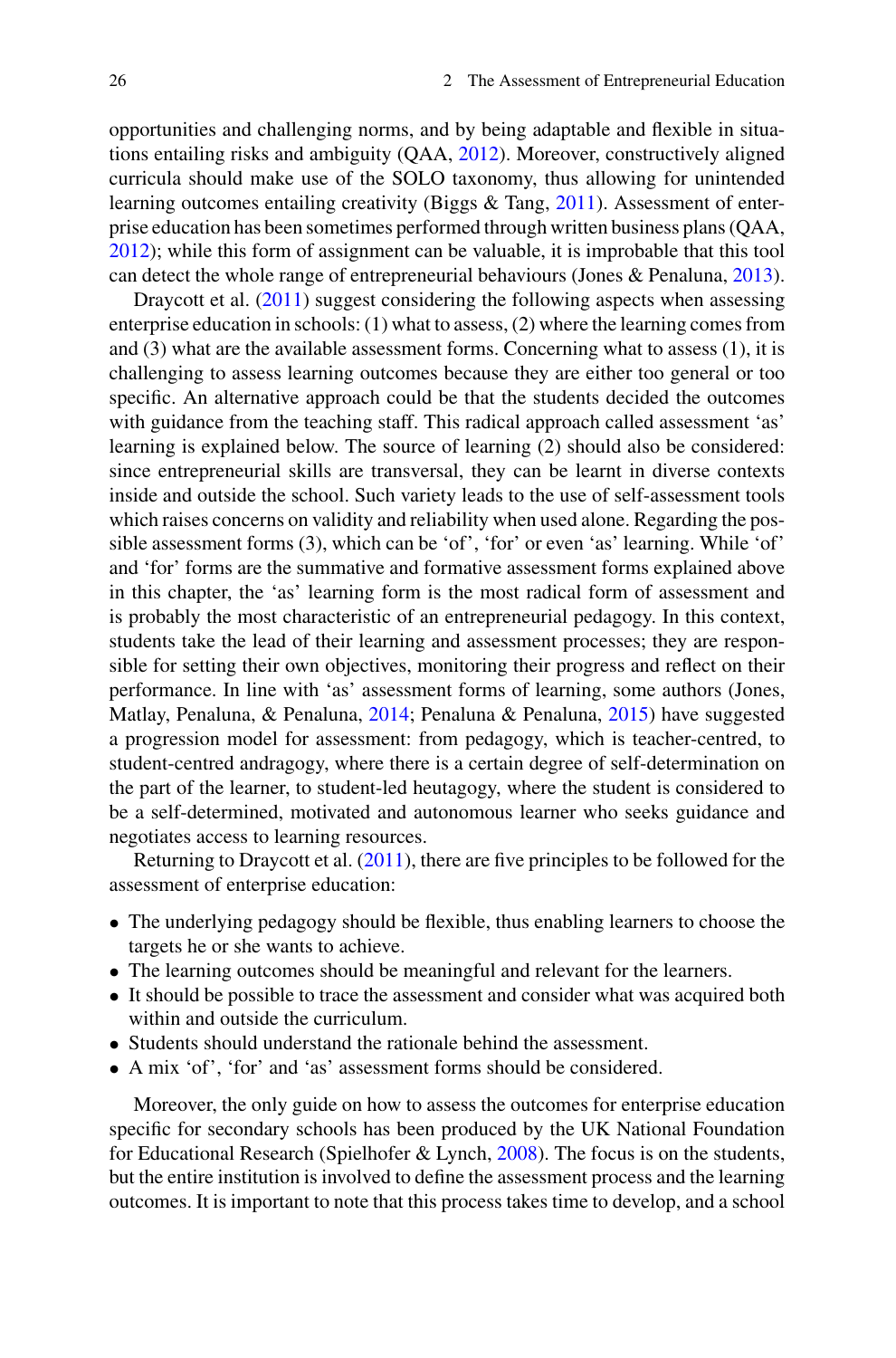should consider embedding enterprise education across the whole curriculum for one year before carrying out the actual assessment. An assessment process should be prepared as follows:

- A clear definition of the learning outcomes should be agreed upon with teachers and students, thus ensuring the commitment of the participants for the development of their enterprising capability.
- The learning outcomes should be written so to consider a progression of achievement levels.
- The teaching staff should be made aware of the ways with which they already teach and assess enterprise education.
- Teachers should also learn other ways to teach and develop an enterprise capability across or beyond the curriculum, for example with extra-school activities.

Concerning the assessment itself, NFER (Spielhofer & Lynch, [2008\)](#page-19-10) recommends considering three aspects: (1) the scope: to improve the students' enterprise capability or just to recognise it, to achieve a recognised qualification; (2) the specific learning outcomes to be assessed; (3) the tools for the assessment, they can be paper and pencil or IT based. The NFER guide also provides six possible examples of assessment. To summarise and turn into practice what has been discussed so far, the following two sections are dedicated to examples of evaluation and assessment. While the next paragraph shows three best practices in entrepreneurial education in terms of learning outcomes, teaching and learning activities and assessment practices, the fifth paragraph considers the features of the teacher educating with the aim of cultivating students' sense of initiative and entrepreneurial attitudes.

# **2.4 Examples of Best Practices in Entrepreneurial Education**

As has been stated in the first chapter, America is the worldwide leader in entrepreneurship both for culture and education. This paragraph describes three best practices in entrepreneurial education the researcher could find during his Fulbright Research Scholarship at Ohio University: (1) a module in grant writing for 15 years' old high students engaged in general education; (2) a course in social entrepreneurship for Bachelor students; (3) an introductory course in entrepreneurship education for non-business Bachelor students. They are examples of "through" approaches to entrepreneurial education that is the creation of an enterprising mindset necessary for each citizen. When possible, the best practices will be described according to Biggs and Tang's [\(2011\)](#page-18-1) theory in terms of learning outcomes, teaching and learning activities and assessment practices. It is noteworthy that not only are the best practices characterised by formative assessment, but the students have a degree of freedom in choosing the ideas they want to pursue, thus taking an andragogical approach and developing the students' autonomy.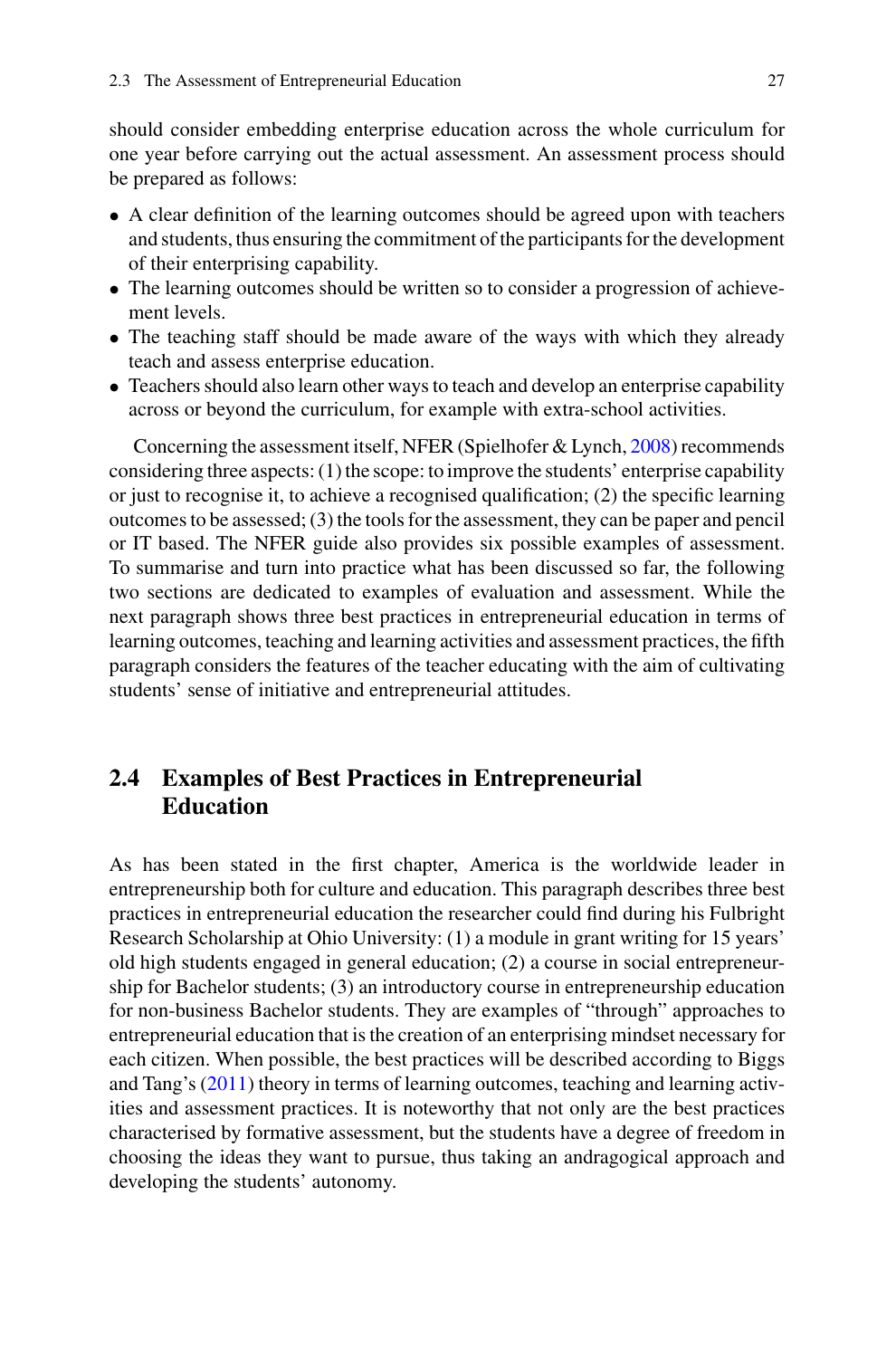# *2.4.1 Module on Grant Writing*

This module aims to teach the students how to be a grant writer, with the aim of giving them the skills to tackle possible problems or needs affecting their community. The students learn to do so by presenting a grant proposal in groups, pitching it in front of judges—the local business owners. It is delivered in a southern High School in Ohio supported by the Voinovich School of Leadership and Social Affairs and is completed during roughly 15 teaching hours in three weeks. The module is delivered by the English Language Arts teacher who points out a problem that the local community or industry perceives as important, that the students can address. Firstly, the teacher liaises with the local industry to look for entrepreneurs who are willing to spend three hours in collaboration. One hour is for the initial meeting with the teacher to develop a real-life business problem scenario; the second hour is to visit the classroom and engage the students in solving a real business problem; and the last hour is to return to the classroom and give feedback on the students' creative, researched solutions. In exchange, the entrepreneur's business is featured on the school's website.

An example of a problem proposed by the Voinovich School is "What potential problem does this high school have that could be solved by applying for a small grant to a local foundation or donor?" Elements to be considered or defined in this problem-solution approach are the brainstorming of potential solutions, the search for local grant-providing agencies, the hunt for types of grants provided and the nature of expectations after being awarded, a good value for money idea. The teacher also takes care of the prerequisites for this module, and these are the basic abilities on essay writing, presentations and brainstorming.

The students are divided into groups of four, and by the end of the module, they produce two outcomes for each group. The first outcome is a presentation evaluated by external judges on the prototype of solution, and the students actually produce the idea to be shown to the entrepreneur. The second outcome is a paper that explains in a persuasive way why the idea is the best solution. Hence, the students work in groups and by projects. The students develop, as a team, a timeline of daily goals which they revisit and set at the beginning of each class meeting, so that students learn how to plan their activities and sharing the responsibilities in group work. During the module, an expert visits the school and lectures on the essentials of grant writing, including: the problem/solution equation, finding a funder, researching the funder's mission, the value proposition, the match between the proposal and the grantee, leveraging resources, the budget, as well as the impact and sustainability of the project's goals.

The assessment is completed alongside three activities: an in-class PowerPoint presentation of the proposal, essay on the proposal and quality of group work. These activities are assessed summatively through the use of rubrics, but are also assessed formatively through in-class coaching; for example by asking who is doing what and by checking the individuals' contributions on Google docs, or by giving feedback during the rehearsal of the presentation. For example, the rubrics for the assessment of teamwork features the following criteria: distribute tasks, collaborate and contribute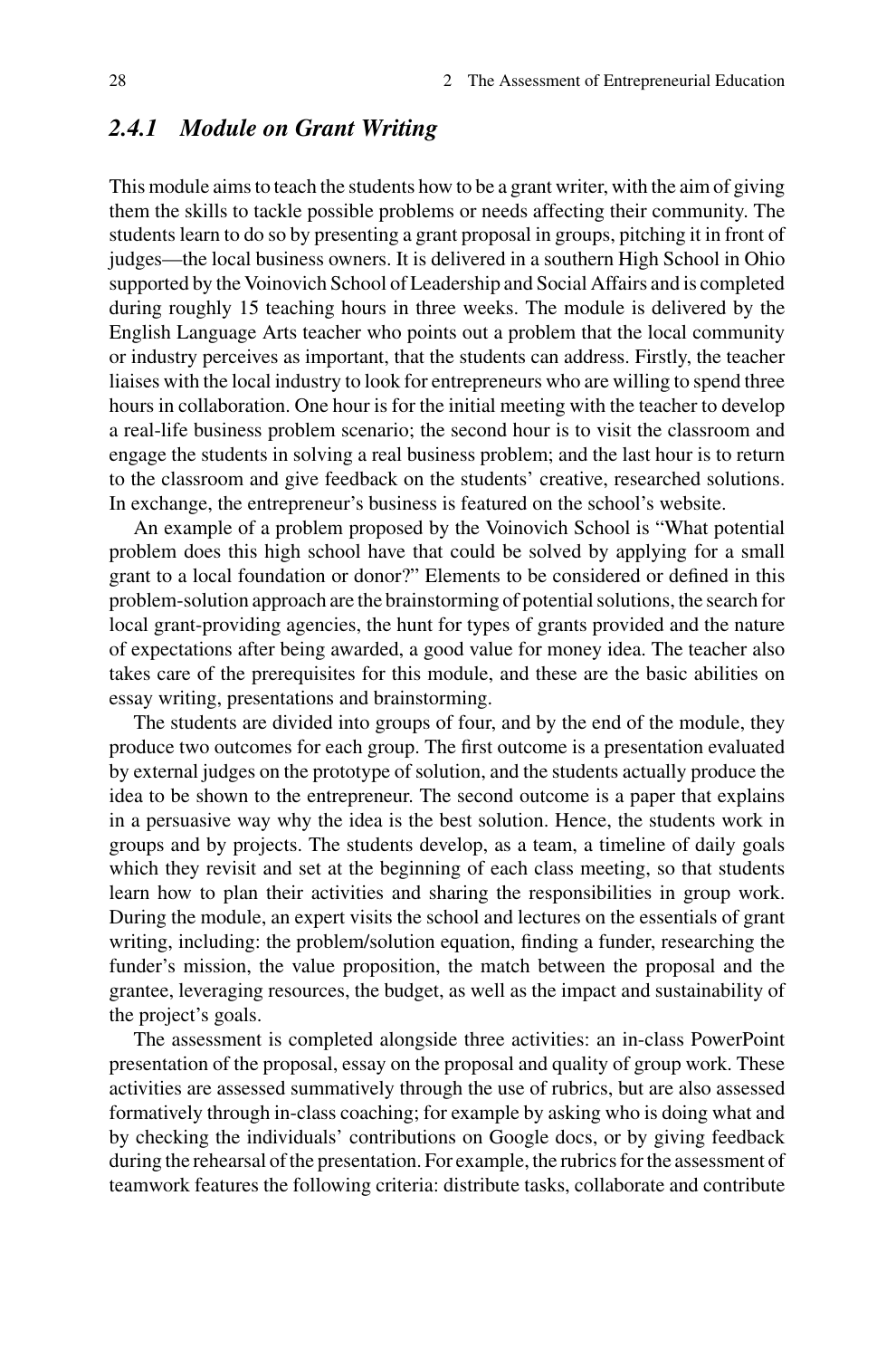equitability, manage conflict, effectively reflect on teamwork, build consensus, manage time, set goals, stay on task, come prepared, maintain positive attitude. The rubric for the assessment of the presentation has the following criteria: explanation of ideas, organisation, physicality, word usage and teamwork.

## *2.4.2 Introductory Course in Entrepreneurship*

The introductory course in entrepreneurship is for Bachelor students of any faculty, although primarily for non-business students, and it has no particular prerequisites. It is delivered in 15 weeks, and its aims are (1) raising awareness and curiosity in entrepreneurship, (2) learning key terms and concepts, (3) practicing the process of idea generation and pitching. The course is then equally split into the "about" entrepreneurship with the acquisition of basic knowledge to raise one's awareness, and "through" approach, to learn the entrepreneurial process in an experiential way. The teaching and learning activities related to the "about" approach are delivered by means of interactive lectures and evaluated with multiple choice tests. In the quizzes, the student has to apply principles of entrepreneurship dealt with during the lectures to answer questions posed in hypothetical fact situations. An example of this form of questioning is the following:

A group of radio stations operating in and around the city of Atlanta form a trade association to lobby against proposed new laws being considered by the state of Georgia which would hurt the stations' ability to operate profitably. What kind of relationship describes the radio operators' association? (a) Limited partnership, (b) cooperation, (c) buyer supplier, (d) jointventure.

Concerning the "through" assessment approach, there are two activities that the students undertake. The first is carried out individually and consists of interviewing an entrepreneur and writing a report. The report states what the student found inspiring, but also the topics dealt with in the class which connect to the interview. The second task is team based and concerns the development of a business idea with a focus on the essentials of a new venture, for example the value proposition. This activity has diverse outcomes that reproduce the entrepreneurial learning process: an executive summary of the idea, a 3-minute elevator pitch to raise money with possible investors, a tradeshow with an orientation to the consumer, a YouTube video also pitching potential investors, and a final report summarising the key elements of a business plan that could be submitted to potential investors. These four outcomes are assessed both formatively with feedback to the groups and summatively with rubrics. Concerning the formative feedback, in the case of pitching students rehearse in front of the class and receive feedback both from their schoolmates and the teacher. In the case of the executive summary, the students receive written comments by the teacher which are also discussed during group coaching.

The rubric criteria for the elevator pitch are the following: (a) overall, with the group's understanding of the business idea and its value proposition; (b) preparation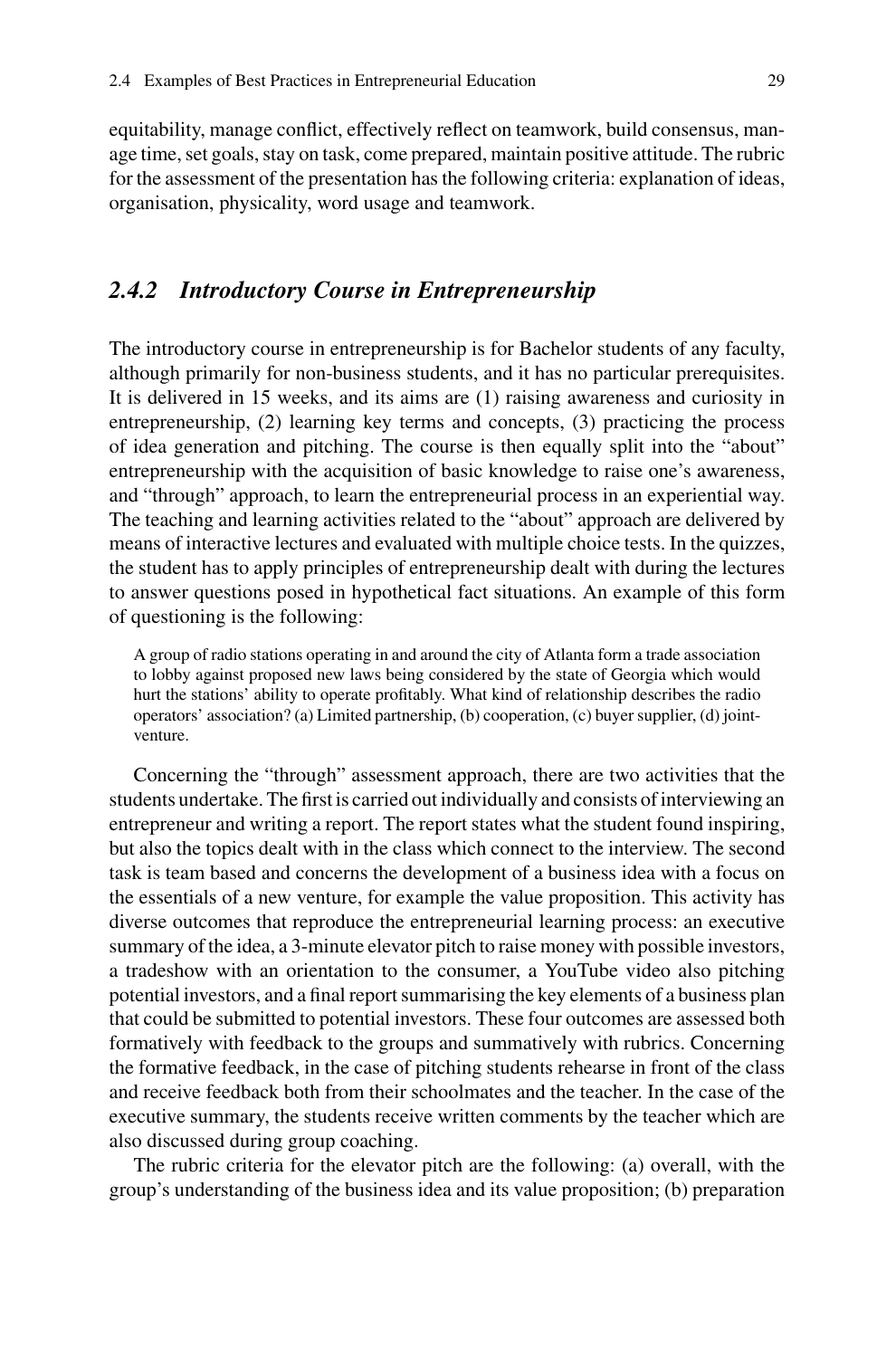and presentation, with the assessment of the teamwork, their preparation and fluency during the presentation; (c) message or content, to assess how well the team conveys the opportunity for an investor, the market opportunity and size, competitive advantage and team qualifications; (d) engagement, to understand how well the presentation conveyed the teams' engagement and enthusiasm in the idea or opportunity. The assessment criteria for the trade show exhibits are (1) the quality of the trade stands with visual attractiveness and prototypes; (2) the engagement with public and judges with the way the team pitches the idea and explain the business, (3) the team understands its product or service, and (4) the team attracting friends and attendants. It is clear from the grading criteria that the focus is not on the viability of the business itself, but rather on the understanding of key parts of the business model and how well the idea is developed and presented. Examples of ideas include an on-campus bike rental service for students at Ohio University; the patenting of jewels which are embedded with technology that allows students to ask for help in case of danger; on-campus smoothie vending machines; the patenting of golf balls with a GPS core that allows for their retrieval.

## *2.4.3 Course in Social Entrepreneurship*

The course in social entrepreneurship at the Voinovich School of Leadership and Social Affairs takes a non-profit sector orientation and embeds the instances of citizenship and active participation for the creation of value for the local community. In other words, it seeks to awaken a civic sense to contrast apathy and helplessness. The targets are Bachelor and Master students of any discipline, and there are no particulars prerequisites. The basic principle underpinning the course is that social issues such as poverty do not have efficient solutions. Rather, these phenomena have to be observed in their daily manifestations to be partially tackled concretely at the level of the local community. An example for this could be the lack of a supermarket in town. This forces the poor to shop in the only central venue, a fuel station, which however is missing fresh vegetables and fruits, thus leading to an impoverished diet.

Instead of seeing development as filling gaps, the approach aims at the development of the already present assets. Rather than searching for grants for solving the issues identified as important, which would open the issue of sustainability, it is better to look for the most convenient use of the already available resources. This attitude requires the activation of the individual who looks for enterprising opportunities for change. Social entrepreneurship is thus defined as convincing people about ideas that are worth pursuing, and this criterion is the driving force behind the rubric to grade the course participants.

The course lasts 12 weeks and has three main teaching and learning activities. While the first two activities are carried out individually and aim to make emerge the student's values and orientations towards social entrepreneurship, the third activity is performed in groups and concerns the application of value and orientations to concrete problems affecting the local community. The first activity is called the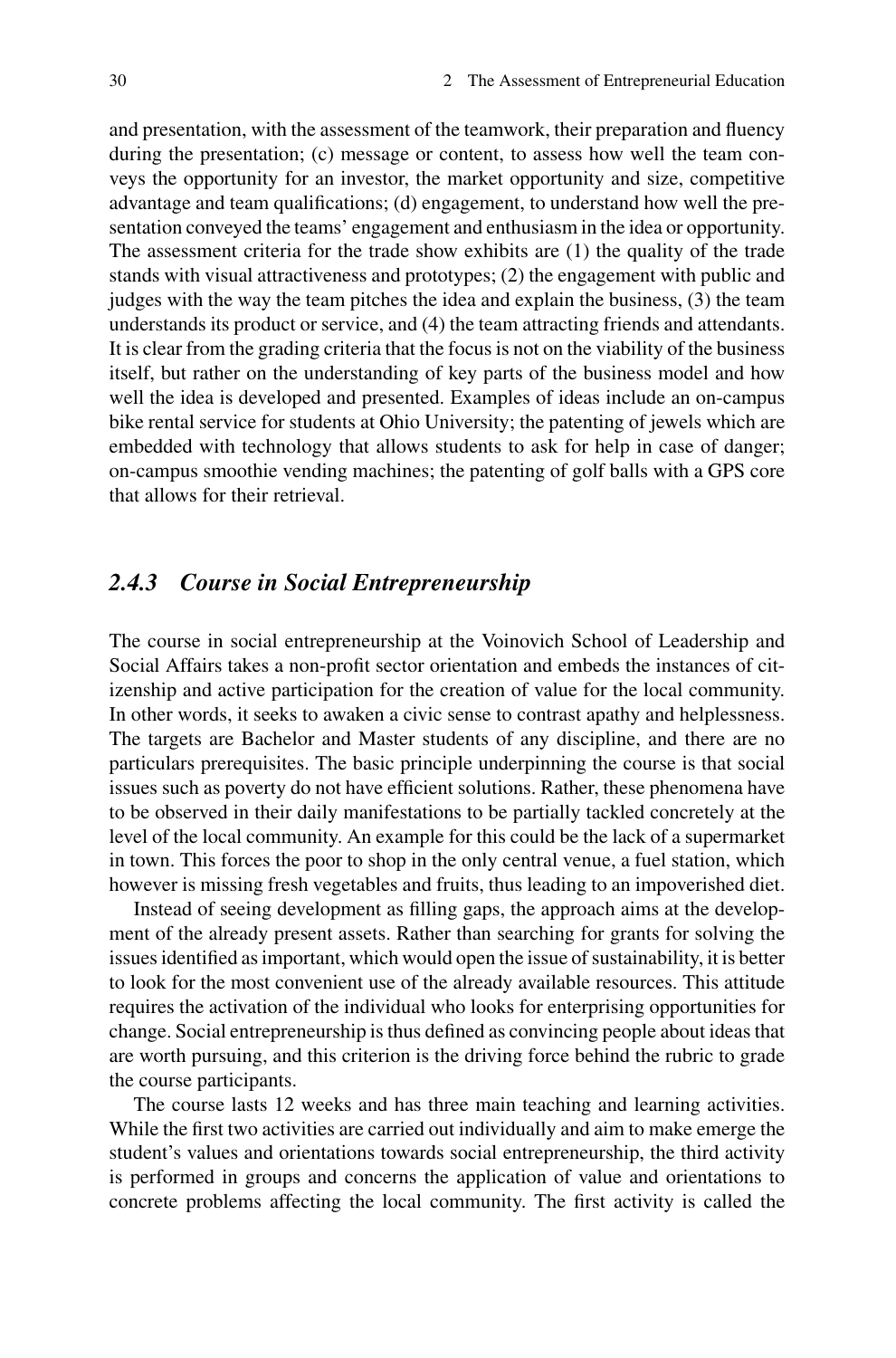"about me" assignment. Using a picture of him or herself and in whatever media desired, the student has to convey to the teacher who they are: what they do, what they like, and their aspirations. The second assignment entails reading a book on social entrepreneurship. In a sort of pitch, the student has five minutes to present the content to their schoolmates; the focus on the lesson learnt, why they liked (or disliked) it, and why it would be worth reading. The last activity is a project on the collective co-creation of value. The teacher starts by telling motivating stories from around the world of problems that have been tackled by making the best use of available resources. The group has first to spot something that could be tackled in their community and then elaborate a plan about how to use the resources that could be marshalled to solve it. The final product is a presentation that has to be as convincing as possible from the teacher and expert's perspective.

# **2.5 The Characteristics of Entrepreneurial Teachers, Assessing the Way They Educate for a Sense of Initiative and Entrepreneurship. The SIE Questionnaire**

The SIE questionnaire seeks to measure how secondary teachers educate for the key competence of the SIE as cross-curricular subject. Any teacher could therefore teach for a SIE while teaching their subject. One possible way to do that is to teach in an entrepreneurial way, thus becoming a role model for their students (European Commission, [2014;](#page-18-15) Penaluna, Penaluna, Usei, & Griffiths, [2015\)](#page-19-11). Based on an extensive literature review, Morselli [\(2017\)](#page-19-12) evidenced five characteristics of the entrepreneurial teacher:

The first feature is embedding the SIE learning outcomes and student-centred assessment practices within the teaching of a subject. Learning outcomes need to be delivered horizontally, across the curriculum, and vertically, to ensure progression through all levels of compulsory education (European Commission, EACEA, & Eurydice, [2016\)](#page-18-16). It is maintained that coherence should be sought between learning outcomes, teaching and learning activities and assessment as suggested by the theory of constructive alignment (Biggs & Tang, [2011\)](#page-18-1). Learning outcomes should be a balanced mix of knowledge, skills and attitudes and should not be so fragmented as to lose the holistic nature of the key competence (Pepper, [2011\)](#page-19-1). Teachers should consider using a variety of assessment forms: 'of' learning, 'for' learning and 'as' learning. Assessment could move progressively from pedagogy to andragogy and to heutagogy, with students selecting the goals they want to achieve and self-assessing the extent with which they have been met.

The second feature of teachers undertaking cross-curricular education for a SIE is a focus on active teaching, for example experiential learning, group work, project work, problem-solving and mentoring. These can be combined or varied according to the subject taught.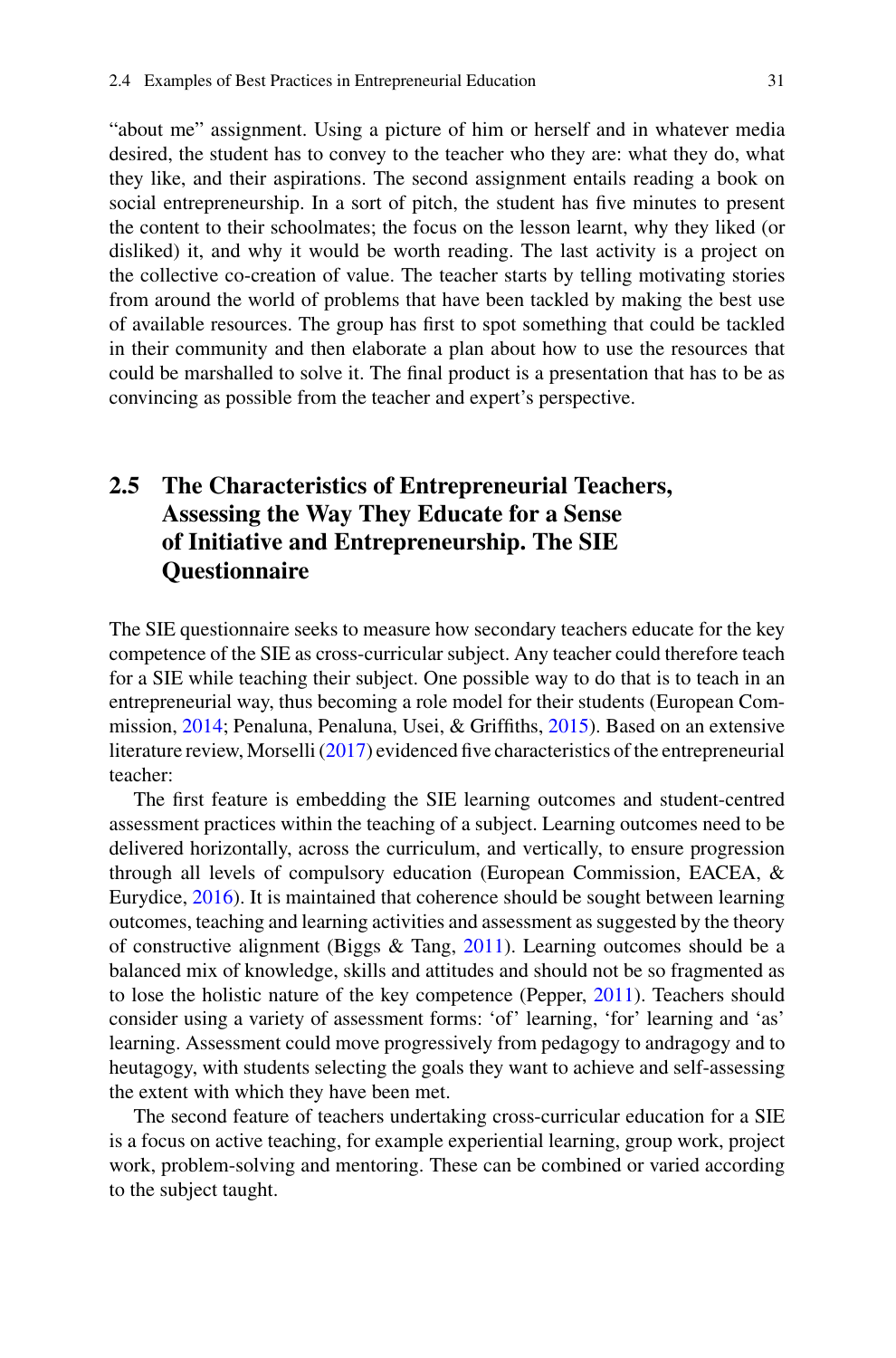The third feature is educating for entrepreneurial attitudes. Active teaching should aim at developing an entrepreneurial mindset with attitudes such as creativity, risktaking, autonomy and responsibility in the individual depending on their progress.

The fourth feature of teachers undertaking cross-curricular education for a SIE is networking activities between and between school and work. Partnerships can be both within schools with other colleagues, subjects and courses, and outside the school, to engage students in meaningful activities and avoid the 'encapsulation' of knowledge acquired at school. In vocational subjects, teachers having a working relationship with the industry connected to the vocation or subject taught are regarded in a positive light, as the teacher has up-to-date competencies and knows the needs of industry, and can therefore plan activities for students that cross the boundaries of the school, the course and the subject.

The fifth feature is seeing entrepreneurialism as a lifelong learning pursuit, namely inside and outside the school context and throughout professional development. The entrepreneurial teacher participates in specific courses on entrepreneurship but also in broader ways develops his or her own SIE, for example through new ideas for promoting creativity, risk-taking, autonomy and responsibility. Discussion about pedagogical entrepreneurship with other teaching staff and colleagues is also a good indicator of the extent to which the topic is felt to be important in the school.

These five dimensions are used in the SIE questionnaire and adapted for the specific environment that is an Italian vocational secondary education teachers and workshop assistants. Table [2.2](#page-16-0) shows the content of the SIE questionnaire.

The questionnaire has been administered to 21 teachers facilitating the courses of surveying and logistics, of which 10 are technical teachers, seven are workshop assistants and four are humanities and science teachers. Table [2.3](#page-17-0) shows the results.

From the results, it could be argued that teaching staff educate for different aspects of the SIE. For example, although technical teachers teach mostly by means of lectures, they are the most entrepreneurial in life, and the individuals to cross the boundary between school and work the most with a second job in industry. Not surprisingly, workshop assistants are the most willing to use active didactics: learning by doing, mentoring and project work; they also are the most entrepreneurial inside the school. Concerning humanities and science teachers, they are the only ones who go sometimes beyond assessment 'of' learning, as they prefer to use assessment 'for' and 'as' learning.

The use of the SIE questionnaire displays the strengths and weaknesses of the teaching staff. The strengths of this group are that they see value in educating students for responsibility and autonomy, and to some extent embed in their teaching active didactics like mentoring and problem-solving. Furthermore, they are entrepreneurial in life and in the school environment. However, the results also show weaknesses and issues that should be dealt with in order to enhance the way teachers deliver a SIE as cross-curricular subject. The most significant drawback evidenced by the results is that the teachers use lectures as main didactics with corresponding assessment forms 'of' learning which tend to turn learners into passive receivers. The teachers' attention is geared towards the product and immediate concrete goals rather than on the process with educational aims in a lifelong learning perspective. This can be seen a 'teaching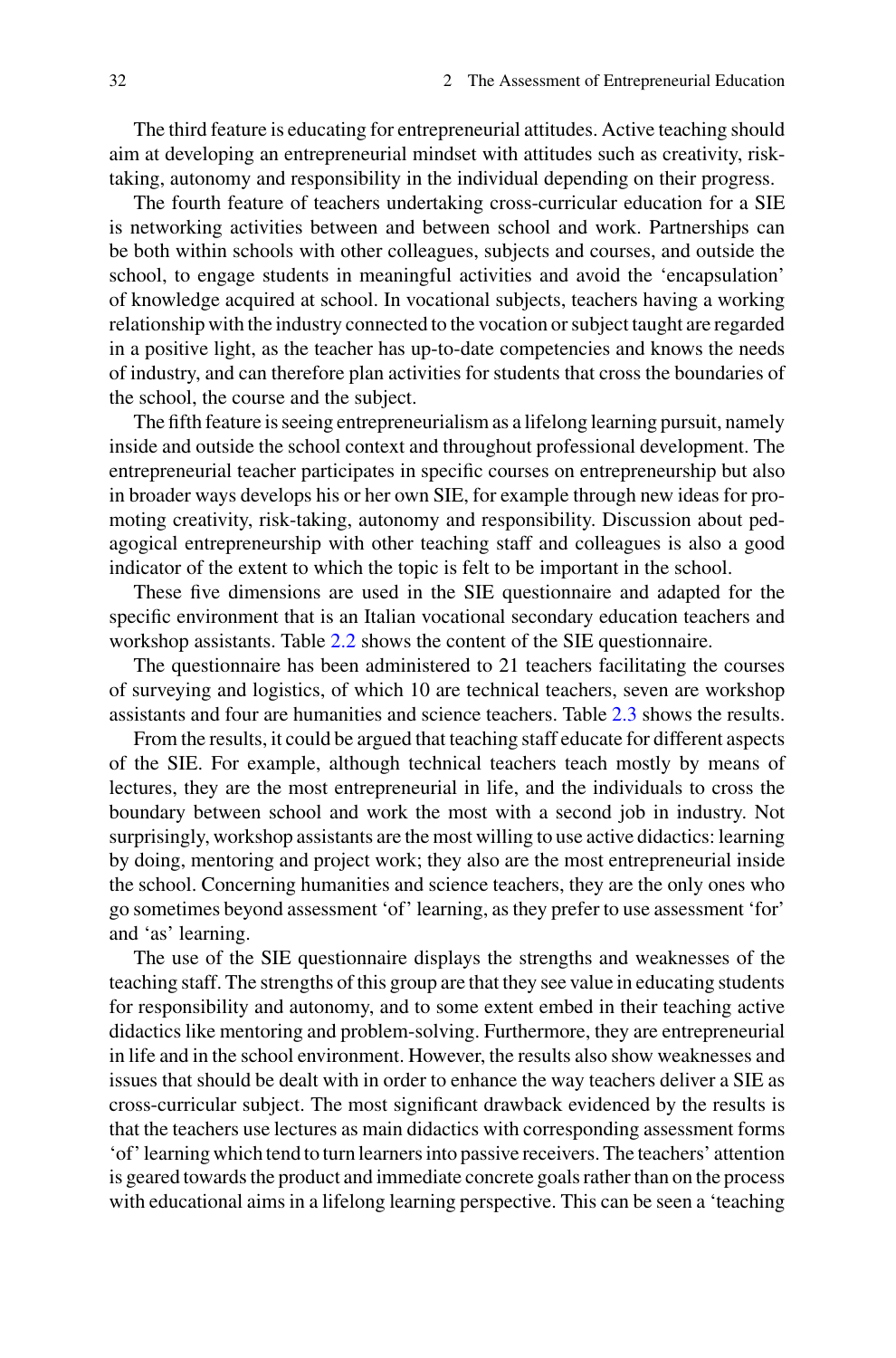### **Table 2.2** Five dimensions of the SIE developed into a questionnaire

### <span id="page-16-0"></span>**Entrepreneurial learning outcomes, and 'as' and 'for' assessment forms**

- 1. The sense of initiative and entrepreneurship has been a goal of my curriculum
- 2. I have assessed the sense of initiative and entrepreneurship of my students
- 3. I have developed assessments where the student chose their objectives and later self-evaluate their performance

### **Active entrepreneurial teaching**

- 4. What is the percentage of your teaching you generally deliver through lectures?
- 5. I have organised practical experiences through learning by doing
- 6. I have organised class activities according to group work (e.g. cooperative learning)
- 7. I have organised in class activities according to project work
- 8. I have organised didactics based on problem-solving
- 9. I have utilised mentoring (e.g. by going to the students' seats and giving them advice on their work)

10. I have organised discussions to transform the classroom in a place of debate

### **Educating for entrepreneurial attitudes**

- 11. I have taught my students how to deal with the risk connected with to be entrepreneurial, and learnt how to accept failure
- 12. I have sustained my students' initiative, for example by accepting their proposals
- 13. I have prepared activities where the students could express creativity and innovation
- 14. I have encouraged my students to take responsibilities and to be autonomous

### **Networking activities**

- 15. I have established partnerships with industry/the outside world
- 16. I have involved experts during in-class lessons
- 17. I have organised school visits to places of interest
- 18. I have organised interdisciplinary projects with my colleagues
- 19. I work outside the school for the local industry

#### **Being entrepreneurial as a lifelong learning pursuit, professional development**

- 20. I have taken part in endeavours or courses stimulating my own sense of initiative and entrepreneurship
- 21. I have discussed entrepreneurial education with colleagues and experts
- 22. During my school life (in class and in the school), I show my sense of initiative and entrepreneurship
- 23. In my life outside the school, I show my sense of initiative and entrepreneurship

to the test', that is teaching for knowledge instead of competence. Although most vocational teachers have a second job in the vocation they have also been trained in, they seldom cross the boundaries between their school and other forms of work, by way of initiating interdisciplinary project, partnerships and inviting experts to school to lecture. Furthermore, the participants seldom participate in training that develops their SIE and never discussed the possibility of implementing entrepreneurship with their colleagues.

From CHAT point of view, the three entrepreneurial education *best practices* are examples of 'linear interventions' (see Engeström & Sannino, [2010\)](#page-18-17) with a clear starting point, objectives, and with the students expected to participate in the intervention with no resistance. Part of the success of these courses depends on the fact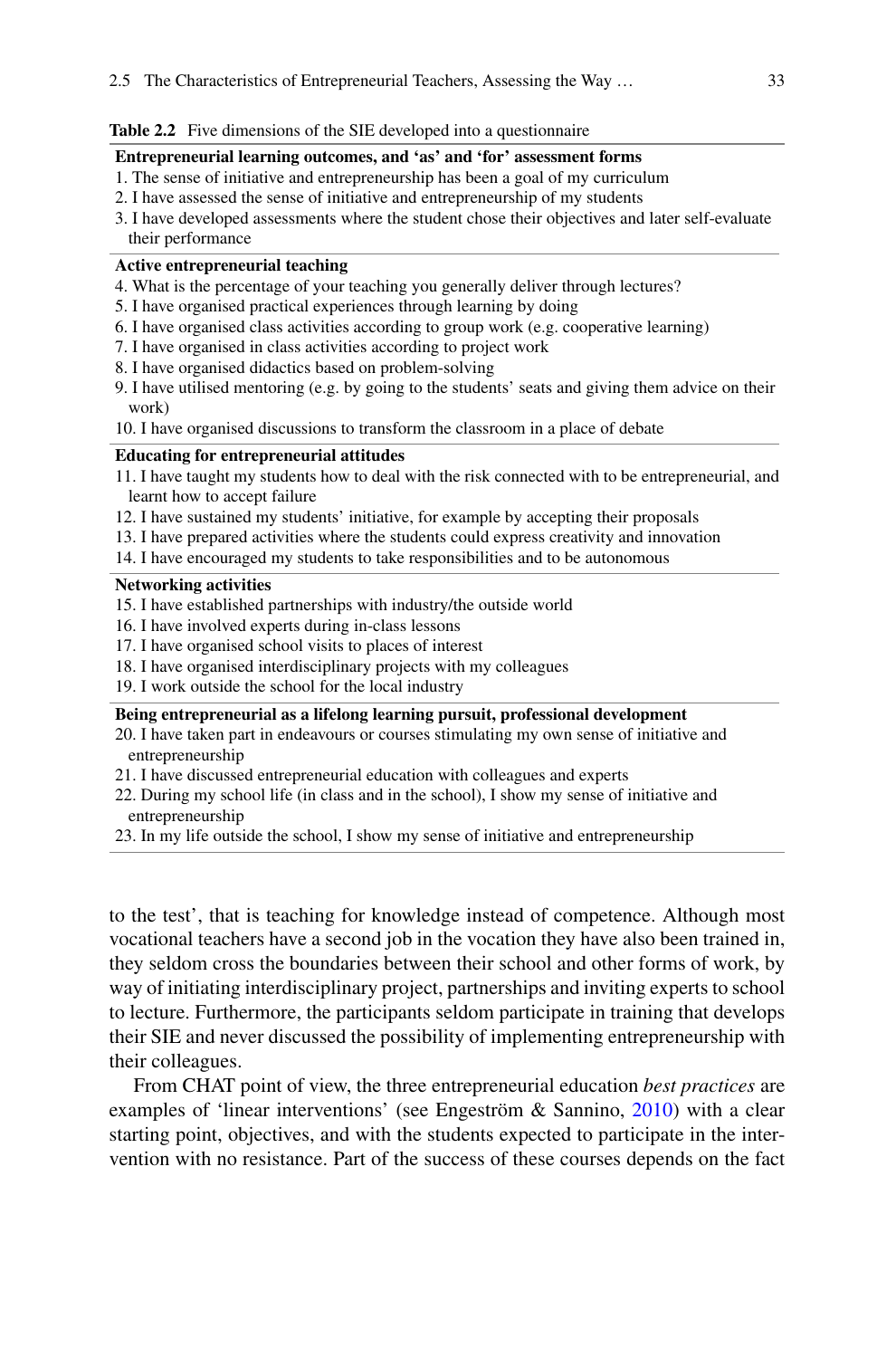<span id="page-17-0"></span>

| Area                                                                                       | Question                                       | Average<br>$N=21$ | Technical<br>teachers<br>$N=10$ | Workshop<br>assistants<br>$N=7$ | Humanities<br>and<br>science $N$<br>$=4$ |
|--------------------------------------------------------------------------------------------|------------------------------------------------|-------------------|---------------------------------|---------------------------------|------------------------------------------|
| Entrepreneurial<br>learning outcomes,<br>and 'as' and 'for'<br>assessment forms            | Goal of the curriculum                         | $\mathbf{1}$      | 1                               | $\mathbf{1}$                    | 1                                        |
|                                                                                            | Evaluation of key comp                         | $\mathbf{1}$      | $\mathbf{1}$                    | $\mathbf{1}$                    | 1                                        |
|                                                                                            | Evaluation 'for' and 'as'                      | $\mathbf{1}$      | 1                               | $\mathbf{1}$                    | $\overline{2}$                           |
| Active<br>entrepreneurial<br>teaching                                                      | Lecture                                        | 50%               | 60%                             | 40%                             | 50%                                      |
|                                                                                            | Learning by doing                              | $\overline{c}$    | $\overline{c}$                  | 4                               | 2.5                                      |
|                                                                                            | Group work                                     | $\overline{2}$    | $\overline{c}$                  | $\overline{c}$                  | 3                                        |
|                                                                                            | Project work                                   | $\overline{2}$    | $\overline{2}$                  | 3                               | 1,5                                      |
|                                                                                            | Problem-solving                                | 3                 | 3                               | $\overline{c}$                  | 2,5                                      |
|                                                                                            | Mentoring                                      | 3                 | 2,5                             | $\overline{4}$                  | 3                                        |
|                                                                                            | Negotiation-debate                             | $\overline{c}$    | $\overline{2}$                  | $\overline{c}$                  | 2.5                                      |
| Educating for<br>entrepreneurial<br>attitudes                                              | Risk management                                | 1                 | 1.5                             | 1                               | 1.5                                      |
|                                                                                            | Initiative                                     | $\overline{2}$    | $\overline{c}$                  | $\overline{2}$                  | 3.5                                      |
|                                                                                            | Creativity and innovation                      | $\overline{2}$    | $\overline{2}$                  | $\overline{2}$                  | 2                                        |
|                                                                                            | Responsibility and<br>autonomy                 | 3                 | 3                               | 3                               | 3                                        |
| Networking<br>activities                                                                   | Partnerships with industry                     | $\overline{2}$    | $\overline{2}$                  | $\mathbf{1}$                    | 1,5                                      |
|                                                                                            | Involvement of experts                         | $\mathbf{1}$      | $\mathbf{1}$                    | $\mathbf{1}$                    | $\mathbf{1}$                             |
|                                                                                            | Company visits                                 | $\overline{c}$    | $\overline{c}$                  | $\overline{2}$                  | 1.5                                      |
|                                                                                            | Interdisciplinary projects                     | $\mathbf{1}$      | $\mathbf{1}$                    | $\overline{c}$                  | 1.5                                      |
|                                                                                            | Second job in industry                         | Yes               | <b>Yes</b>                      | N <sub>o</sub>                  | N <sub>o</sub>                           |
| Being<br>entrepreneurial as a<br>lifelong learning<br>pursuit, professional<br>development | Courses and initiatives on<br>entrepreneurship | $\overline{2}$    | 1.5                             | $\mathbf{1}$                    | 2.5                                      |
|                                                                                            | Discussion with<br>colleagues                  | $\mathbf{1}$      | $\mathbf{1}$                    | $\mathbf{1}$                    | 1.5                                      |
|                                                                                            | Entrepreneurship in school                     | 3                 | $\overline{2}$                  | 3                               | 2.5                                      |
|                                                                                            | Entrepreneurship in life                       | 3                 | 3                               | 3                               | $\overline{2}$                           |

**Table 2.3** Outcomes of the SIE questionnaire  $N = 21$ 

Legend

Medians:  $1 =$  Never;  $2 =$  Sometimes;  $3 =$  Often;  $4 =$  Always

that they were delivered in America which is considered the most entrepreneurial friendly environment. The use of the SIE questionnaire, however, can be useful to establish a baseline for a formative intervention to support a change process. Such intervention could lead to the generation of an *emerging practice* with pedagogical renewal, thus making the teaching staff more entrepreneurial. Moreover, if repeated throughout the years, such *emerging practice could become the new costumeray way to do things, a best practice,* thus showing a possible circularity between formative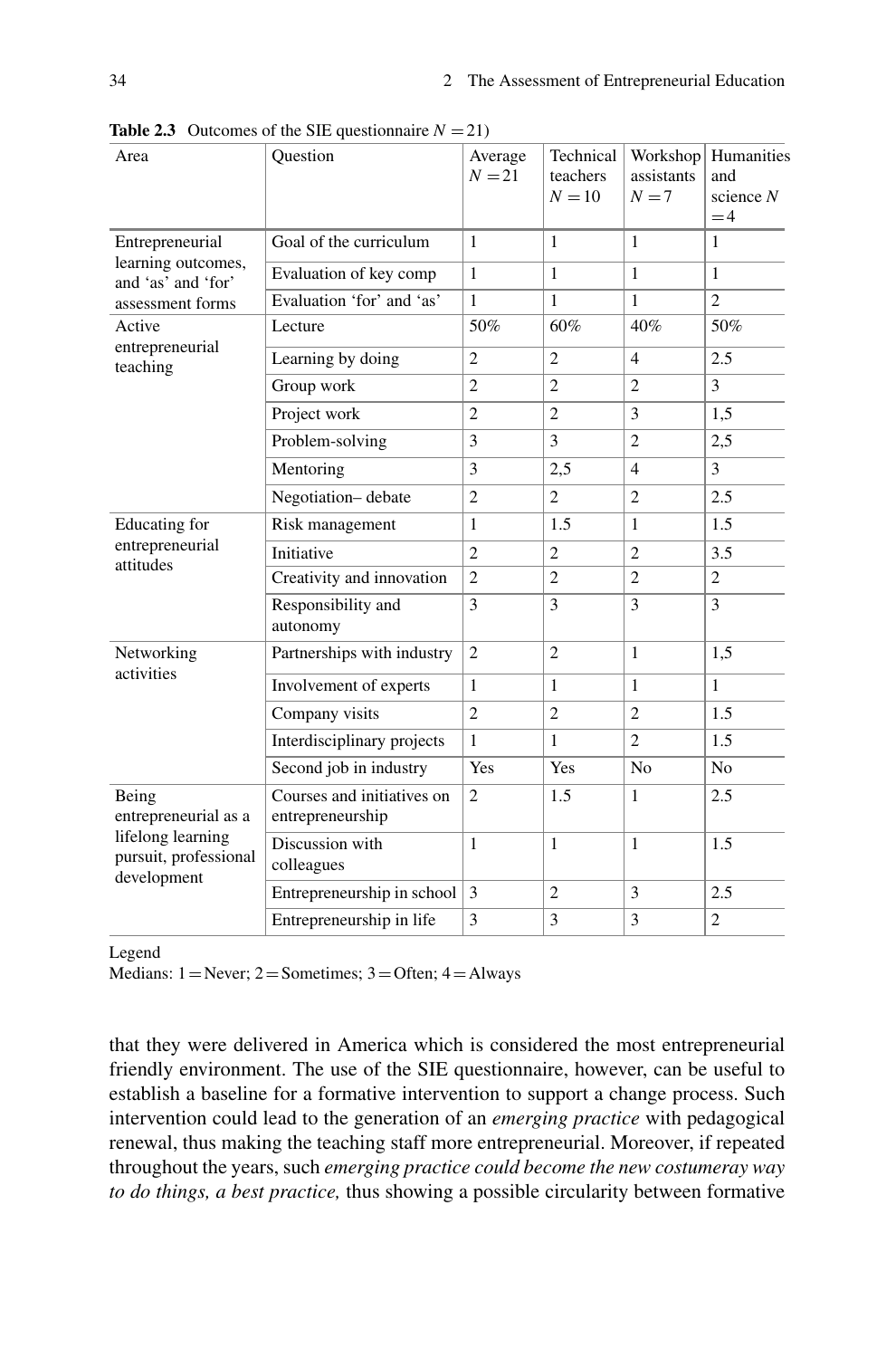and linear interventions. The next chapter explains the difference between formative and linear interventions and shows the theoretical underpinnings of the Change Laboratory to foster expansive learning.

# **Bibliography**

- <span id="page-18-3"></span>Baartman, L. K., Bastiaens, T. J., Kirschner, P. A., & van der Vleuten, C. P. (2007). Evaluating assessment quality in competence-based education: A qualitative comparison of two frameworks. *Educational Research Review, 2*(2), 114–129.
- <span id="page-18-1"></span>Biggs, J., & Tang, C. (2011). *Teaching for quality learning at university. What the student does*. New York: McGraw-Hill.
- <span id="page-18-2"></span>Birenbaum, M., Breuer, K., Cascallar, E., Dochy, F., Dori, Y., Ridgway, J., … Nickmans, G. (2006). A learning integrated assessment system. *Educational Research Review, 1*(1), 61–67.
- <span id="page-18-8"></span>Blenker, P., Trolle Elmholdt, S., Hedeboe Frederiksen, S., Korsgaard, S., & Wagner, K. (2014). Methods in entrepreneurship education research: A review and integrative framework. *Education*+*Training, 56*(8/9), 697–715.
- <span id="page-18-12"></span>Draycott, M. C., & Rae, D. (2011). Enterprise education in schools and the role of competency frameworks. *International Journal of Entrepreneurial Behavior & Research, 17*(2), 127–145.
- <span id="page-18-9"></span>Draycott, M. C., Rae, D., & Vause, K. (2011). The assessment of enterprise education in the secondary education sector: A new approach? *Education & Training, 53*(8–9), 673–691.
- <span id="page-18-17"></span>Engeström, Y., & Sannino, A. (2010). Studies of expansive learning: Foundations, findings and future challenges. *Educational Research Review, 5*(1), 1–24.
- <span id="page-18-6"></span>European Commission. (2007). *European competences for lifelong learning*. Luxembourg: Publication Office of the European Union.
- <span id="page-18-0"></span>European Commission. (2012). *Thematic Working Group 'Assessment of Key Competences'. Literature review, glossary and examples.* Retrieved from http://ec.europa.eu/dgs/education\_culture/ [repository/education/policy/school/doc/keyreview\\_en.pdf.](http://ec.europa.eu/dgs/education_culture/repository/education/policy/school/doc/keyreview_en.pdf)
- <span id="page-18-15"></span>European Commission. (2014). *Entrepreneurship education. A guide for teachers.* Brussels: Unit Entrepreneurship 2020.
- <span id="page-18-10"></span>European Commission. (2015). *Entrepreneurship education: A road to success*. Brussels: Publication Office of the European Union.
- <span id="page-18-7"></span>European Commission, Cedefop, & ICF International. (2014). *European inventory on validation of non-formal and informal learning. Executive summary*. Luxemburg: Publication Office of the European Union.
- <span id="page-18-16"></span>European Commission, EACEA, & Eurydice. (2016). *Entrepreneurship education at school in Europe. Eurydice report*. Luxembourg: Publication Office of the European Union.
- <span id="page-18-11"></span>Gibb, A. (2002). In pursuit of a new 'enterprise' and 'entrepreneurship' paradigm for learning: Creative destruction, new values, new ways of doing things and new combinations of knowledge. *International Journal of Management Reviews, 4*(3), 233–269.
- <span id="page-18-5"></span>Gordon, J., Halász, G., Krawczyk, M., Leney, T., Michel, A., Pepper, D., ... Wiśniewski, J. (2009). *Key competences in Europe: Opening doors for lifelong learners across the school curriculum and teacher education.* In Retrieved from http://www.case-research.eu/en/key-competences-in[europe-opening-doors-for-lifelong-learners-across-the-school-curriculum.](http://www.case-research.eu/en/key-competences-in-europe-opening-doors-for-lifelong-learners-across-the-school-curriculum)
- <span id="page-18-4"></span>Halász, G., & Michel, A. (2011). Key competences in Europe: Interpretation, policy formulation and implementation. *European Journal of Education, 46*(3), 289–306.
- <span id="page-18-14"></span>Jones, C., Matlay, H., Penaluna, K., & Penaluna, A. (2014). Claiming the future of enterprise education. *Education*+*Training, 56*(8/9), 764–775.
- <span id="page-18-13"></span>Jones, C., & Penaluna, A. (2013). Moving beyond the business plan in enterprise education. *Education*+*Training, 55*(8/9), 804–814. [https://doi.org/10.1108/et-06-2013-0077.](https://doi.org/10.1108/et-06-2013-0077)